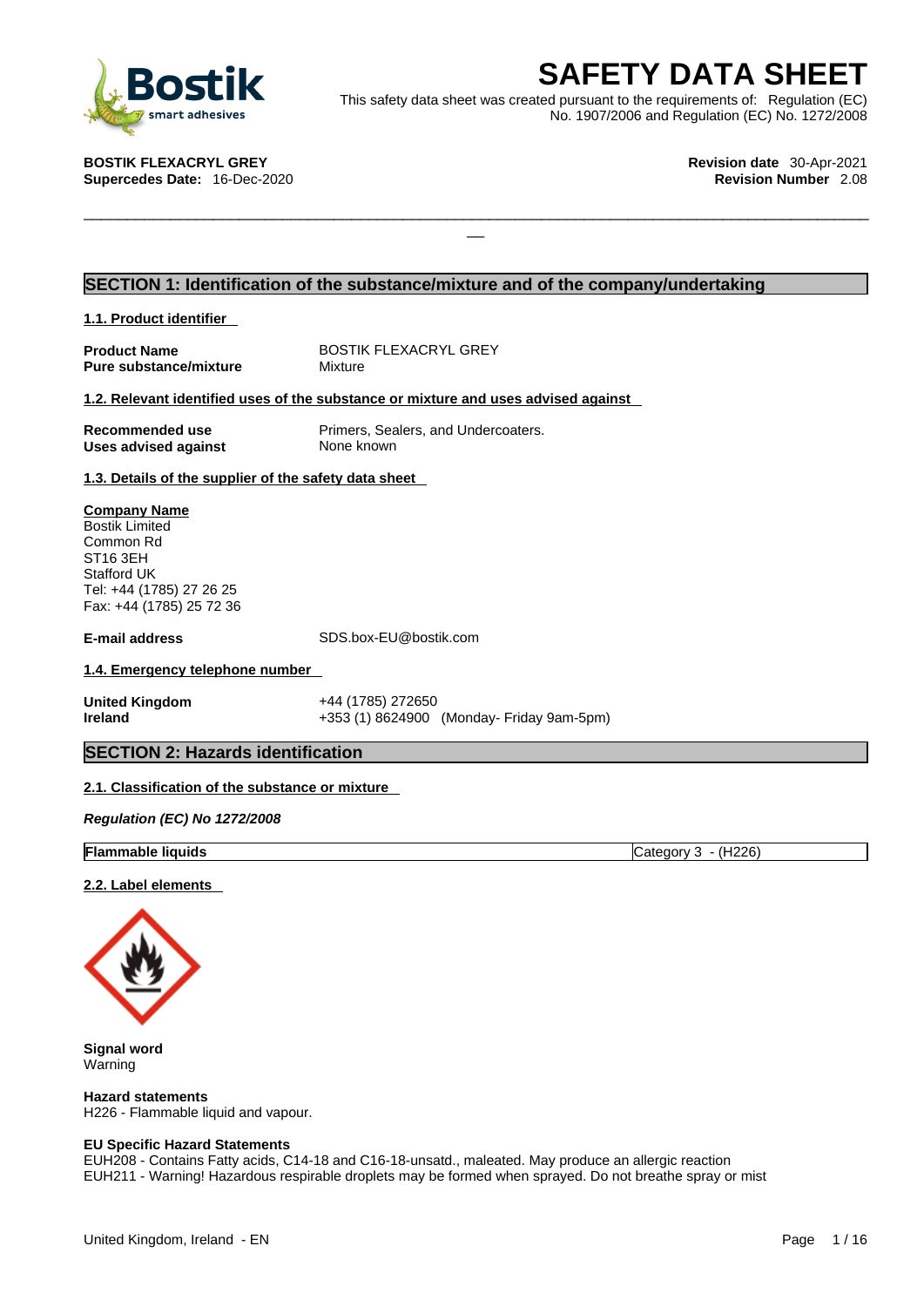\_\_\_\_\_\_\_\_\_\_\_\_\_\_\_\_\_\_\_\_\_\_\_\_\_\_\_\_\_\_\_\_\_\_\_\_\_\_\_\_\_\_\_\_\_\_\_\_\_\_\_\_\_\_\_\_\_\_\_\_\_\_\_\_\_\_\_\_\_\_\_\_\_\_\_\_\_\_\_\_\_\_\_\_\_\_\_\_\_\_\_

\_\_ **BOSTIK FLEXACRYL GREY Revision date** 30-Apr-2021 **Supercedes Date:** 16-Dec-2020 **Revision Number** 2.08

### **Precautionary Statements - EU (§28, 1272/2008)**

P101 - If medical advice is needed, have product container or label at hand

- P102 Keep out of reach of children
- P210 Keep away from heat, hot surfaces, sparks, open flames and other ignition sources. No smoking
- P280 Wear protective gloves and eye/face protection

P403 + P233 - Store in a well-ventilated place. Keep container tightly closed

P501 - Dispose of contents/ container to an approved waste disposal plant

### **2.3. Other hazards**

No information available.

### **PBT & vPvB**

This mixture contains no substance considered to be persistent, bioaccumulating or toxic (PBT). This mixture contains no substance considered to be very persistent nor very bioaccumulating (vPvB).

# **SECTION 3: Composition/information on ingredients**

### **3.1 Substances**

Not applicable

## **3.2 Mixtures**

| <b>Chemical name</b>                            | <b>EC No</b> | <b>CAS No</b> | Weight-%  | <b>Classification</b><br>according to<br><b>Regulation (EC)</b><br>No. 1272/2008<br>[CLP]                                                                                                                                           | <b>Specific</b><br>concentration limit<br>(SCL) | <b>REACH</b><br>registration<br>number |
|-------------------------------------------------|--------------|---------------|-----------|-------------------------------------------------------------------------------------------------------------------------------------------------------------------------------------------------------------------------------------|-------------------------------------------------|----------------------------------------|
| Propylene glycol<br>monomethyl ether<br>acetate | 203-603-9    | 108-65-6      | $15 - 25$ | Flam. Liq. 3<br>(H226)                                                                                                                                                                                                              |                                                 | 01-2119475791-<br>29-XXXX              |
| Propylene glycol<br>monomethyl ether            | 203-539-1    | 107-98-2      | $5 - 10$  | STOT SE 3<br>(H336)<br>Flam. Liq. 3<br>(H226)                                                                                                                                                                                       |                                                 | 01-2119457435-<br>35-xxxx              |
| 1-methoxy-2-propyl<br>acetate                   | 203-603-9    | 108-65-6      | $5 - 10$  | Flam Liq. 3<br>(H226)<br>STOT SE 3<br>(H336)                                                                                                                                                                                        |                                                 | 01-2119475791-<br>29-xxxx              |
| Titanium dioxide                                | 236-675-5    | 13463-67-7    | $5 - 10$  | Carc. 2 (H351i)                                                                                                                                                                                                                     |                                                 | 01-2119489379-<br>17-XXXX              |
| Xylenes (o-, m-, p-<br>isomers)                 | 215-535-7    | 1330-20-7     | $0.1 - 1$ | STOT SE 3<br>(H335)<br>STOT RE 2<br>(H373)<br>Asp. Tox. 1<br>(H304)<br>Skin Irrit. 2<br>(H315)<br>Eye Irrit. 2<br>(H319)<br>Acute Tox. 4<br>(H312)<br>Acute Tox. 4<br>(H332)<br>Flam Liq. 3<br>(H226)<br>Aquatic Chronic<br>3(H412) |                                                 | 01-2119488216-<br>32-XXXX              |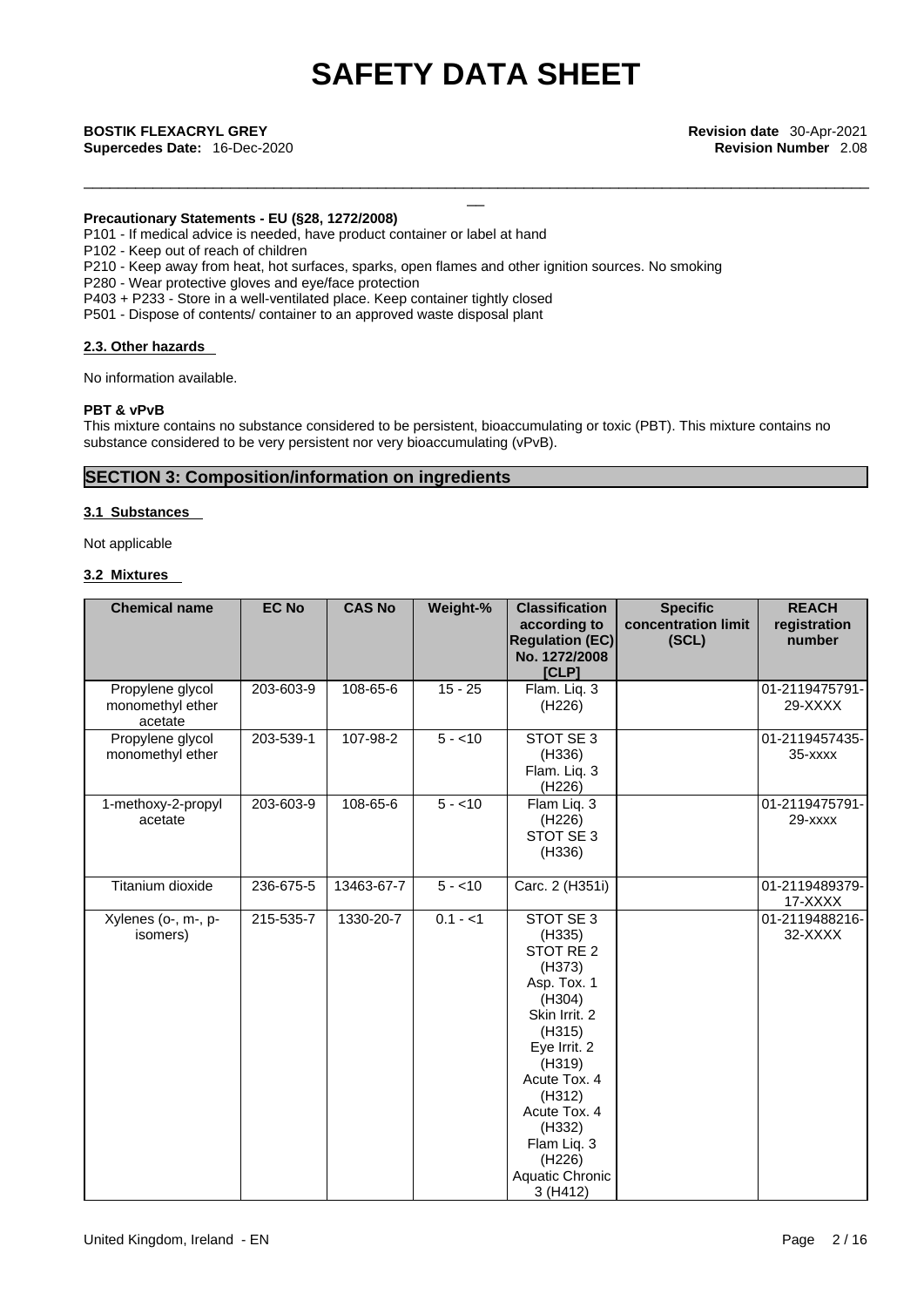\_\_\_\_\_\_\_\_\_\_\_\_\_\_\_\_\_\_\_\_\_\_\_\_\_\_\_\_\_\_\_\_\_\_\_\_\_\_\_\_\_\_\_\_\_\_\_\_\_\_\_\_\_\_\_\_\_\_\_\_\_\_\_\_\_\_\_\_\_\_\_\_\_\_\_\_\_\_\_\_\_\_\_\_\_\_\_\_\_\_\_

**Supercedes Date:** 16-Dec-2020 **Revision Number** 2.08

| <b>BOSTIK FLEXACRYL GREY</b><br>Supercedes Date: 16-Dec-2020 |           |                |           |                                                                                                                                             | Revision date 30-Apr-2021<br><b>Revision Number 2.08</b> |
|--------------------------------------------------------------|-----------|----------------|-----------|---------------------------------------------------------------------------------------------------------------------------------------------|----------------------------------------------------------|
| Ethylbenzene                                                 | 202-849-4 | $100 - 41 - 4$ | $0.1 - 1$ | STOT RE 2<br>(H373)<br>Asp. Tox. 1<br>(H304)<br>Acute Tox, 4<br>(H332)<br>Flam Liq. 2<br>(H <sub>225</sub> )<br>Aquatic Chronic<br>3 (H412) | 01-2119489370-<br>35-XXXX                                |
| Fatty acids, C14-18 and<br>C16-18-unsatd.,<br>maleated       | 288-306-2 | 85711-46-2     | $0.1 - 1$ | Skin Irrit, 2<br>(H315)<br>Skin Sens. 1<br>(H317)                                                                                           | 01-2119976378-<br>19-XXXX                                |

## **Full text of H- and EUH-phrases: see section 16**

Note: ^ indicates not classified, however, the substance is listed in section 3 as it has an OEL

This product does not contain candidate substances of very high concern at a concentration >=0.1% (Regulation (EC) No. 1907/2006 (REACH), Article 59)

# **SECTION 4: First aid measures**

## **4.1. Description of first aid measures**

| <b>General advice</b>                                            | Show this safety data sheet to the doctor in attendance.                                                                                                                                                                                                                     |
|------------------------------------------------------------------|------------------------------------------------------------------------------------------------------------------------------------------------------------------------------------------------------------------------------------------------------------------------------|
| <b>Inhalation</b>                                                | Remove to fresh air. IF exposed or concerned: Get medical advice/attention.                                                                                                                                                                                                  |
| Eye contact                                                      | Rinse immediately with plenty of water, also under the eyelids, for at least 15 minutes.<br>Keep eye wide open while rinsing. Do not rub affected area.                                                                                                                      |
| <b>Skin contact</b>                                              | Wash off immediately with soap and plenty of water while removing all contaminated<br>clothes and shoes.                                                                                                                                                                     |
| Ingestion                                                        | Clean mouth with water. Do NOT induce vomiting. Drink 1 or 2 glasses of water. Never<br>give anything by mouth to an unconscious person.                                                                                                                                     |
| Self-protection of the first aider                               | Remove all sources of ignition. Ensure that medical personnel are aware of the<br>material(s) involved, take precautions to protect themselves and prevent spread of<br>contamination. Use personal protective equipment as required. See section 8 for more<br>information. |
| 4.2. Most important symptoms and effects, both acute and delayed |                                                                                                                                                                                                                                                                              |
| <b>Symptoms</b>                                                  | No information available.                                                                                                                                                                                                                                                    |
|                                                                  | 4.3. Indication of any immediate medical attention and special treatment needed                                                                                                                                                                                              |
| Note to doctors                                                  | Treat symptomatically.                                                                                                                                                                                                                                                       |
| <b>SECTION 5: Firefighting measures</b>                          |                                                                                                                                                                                                                                                                              |
| 5.1. Extinguishing media                                         |                                                                                                                                                                                                                                                                              |
| <b>Suitable Extinguishing Media</b>                              | Dry chemical. Carbon dioxide (CO2). Water spray. Alcohol resistant foam.                                                                                                                                                                                                     |
|                                                                  |                                                                                                                                                                                                                                                                              |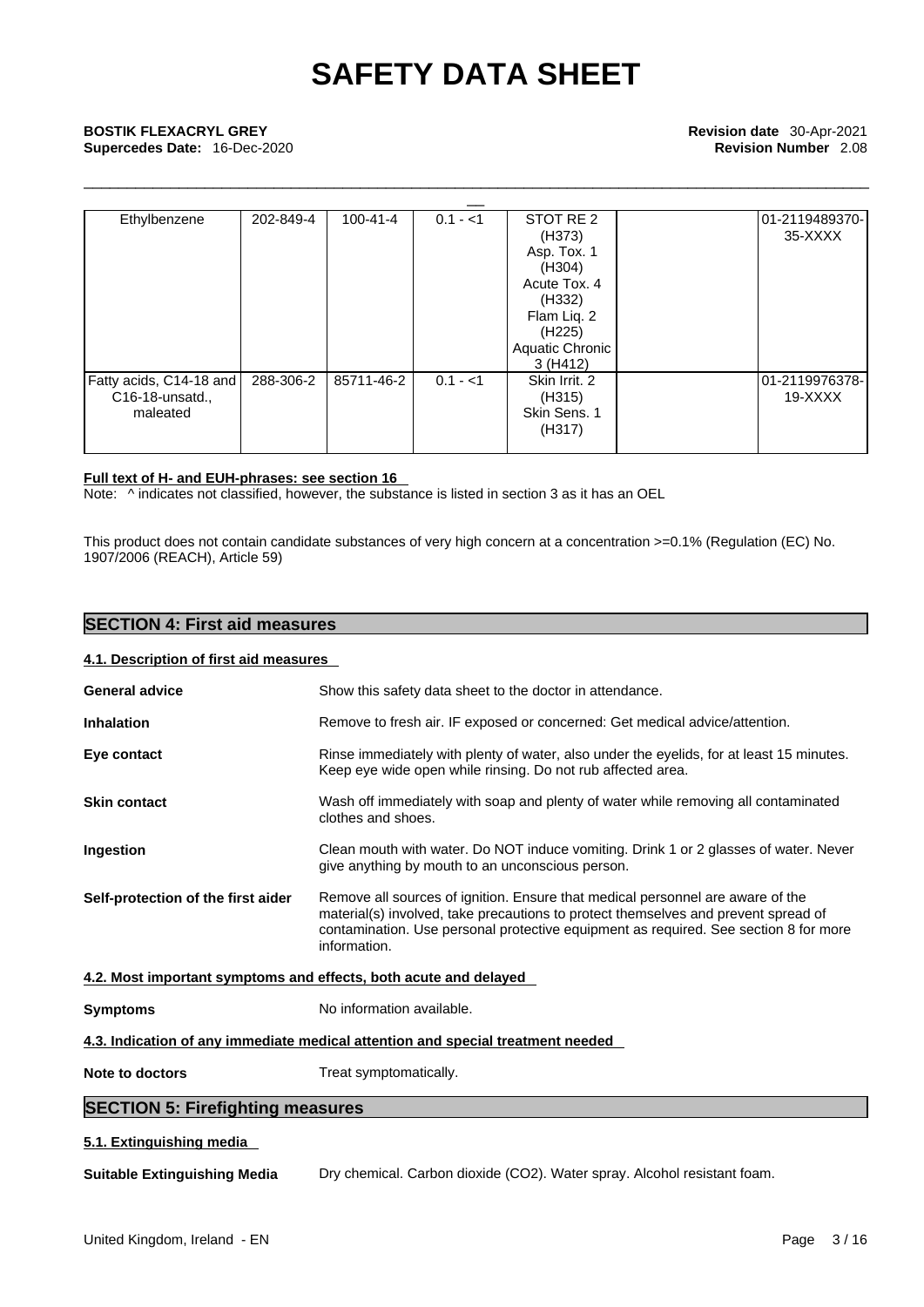\_\_\_\_\_\_\_\_\_\_\_\_\_\_\_\_\_\_\_\_\_\_\_\_\_\_\_\_\_\_\_\_\_\_\_\_\_\_\_\_\_\_\_\_\_\_\_\_\_\_\_\_\_\_\_\_\_\_\_\_\_\_\_\_\_\_\_\_\_\_\_\_\_\_\_\_\_\_\_\_\_\_\_\_\_\_\_\_\_\_\_

| Unsuitable extinguishing media                                    | No information available.                                                                                                                                                                                                                                             |
|-------------------------------------------------------------------|-----------------------------------------------------------------------------------------------------------------------------------------------------------------------------------------------------------------------------------------------------------------------|
| 5.2. Special hazards arising from the substance or mixture        |                                                                                                                                                                                                                                                                       |
| Specific hazards arising from the<br>chemical                     | Risk of ignition. Keep product and empty container away from heat and sources of<br>ignition. In the event of fire, cool tanks with water spray. Fire residues and contaminated<br>fire extinguishing water must be disposed of in accordance with local regulations. |
| Hazardous combustion products                                     | Carbon dioxide (CO2). Hydrogen chloride. Silicon dioxide.                                                                                                                                                                                                             |
| 5.3. Advice for firefighters                                      |                                                                                                                                                                                                                                                                       |
| Special protective equipment and<br>precautions for fire-fighters | Firefighters should wear self-contained breathing apparatus and full firefighting turnout<br>gear. Use personal protection equipment.                                                                                                                                 |

# **SECTION 6: Accidental release measures**

# **6.1. Personal precautions, protective equipment and emergency procedures**

| <b>Personal precautions</b>                               | Evacuate personnel to safe areas. Use personal protective equipment as required. See<br>section 8 for more information. Avoid contact with skin, eyes or clothing. Ensure<br>adequate ventilation. Keep people away from and upwind of spill/leak. ELIMINATE all<br>ignition sources (no smoking, flares, sparks or flames in immediate area). Pay attention<br>to flashback. Take precautionary measures against static discharges. All equipment<br>used when handling the product must be grounded. Do not touch or walk through spilled<br>material. |  |
|-----------------------------------------------------------|----------------------------------------------------------------------------------------------------------------------------------------------------------------------------------------------------------------------------------------------------------------------------------------------------------------------------------------------------------------------------------------------------------------------------------------------------------------------------------------------------------------------------------------------------------|--|
| <b>Other information</b>                                  | Ventilate the area.                                                                                                                                                                                                                                                                                                                                                                                                                                                                                                                                      |  |
| For emergency responders                                  | Use personal protection recommended in Section 8.                                                                                                                                                                                                                                                                                                                                                                                                                                                                                                        |  |
| <b>6.2. Environmental precautions</b>                     |                                                                                                                                                                                                                                                                                                                                                                                                                                                                                                                                                          |  |
| <b>Environmental precautions</b>                          | Refer to protective measures listed in Sections 7 and 8. Prevent further leakage or<br>spillage if safe to do so. Prevent product from entering drains.                                                                                                                                                                                                                                                                                                                                                                                                  |  |
| 6.3. Methods and material for containment and cleaning up |                                                                                                                                                                                                                                                                                                                                                                                                                                                                                                                                                          |  |
| <b>Methods for containment</b>                            | Stop leak if you can do it without risk. Do not touch or walk through spilled material. A<br>vapour suppressing foam may be used to reduce vapours. Dyke far ahead of spill to<br>collect run-off water. Keep out of drains, sewers, ditches and waterways. Absorb with<br>earth, sand or other non-combustible material and transfer to containers for later<br>disposal.                                                                                                                                                                               |  |
| Methods for cleaning up                                   | Take precautionary measures against static discharges. Dam up. Soak up with inert<br>absorbent material. Pick up and transfer to properly labelled containers.                                                                                                                                                                                                                                                                                                                                                                                           |  |
| Prevention of secondary hazards                           | Clean contaminated objects and areas thoroughly observing environmental regulations.                                                                                                                                                                                                                                                                                                                                                                                                                                                                     |  |
| 6.4. Reference to other sections                          |                                                                                                                                                                                                                                                                                                                                                                                                                                                                                                                                                          |  |
| Reference to other sections                               | See section 8 for more information. See section 13 for more information.                                                                                                                                                                                                                                                                                                                                                                                                                                                                                 |  |
| <b>SECTION 7: Handling and storage</b>                    |                                                                                                                                                                                                                                                                                                                                                                                                                                                                                                                                                          |  |

# **7.1. Precautions for safe handling**

**Advice on safe handling** Use personal protection equipment. Avoid contact with skin and eyes. Avoid breathing vapours or mists. Keep away from heat, hot surfaces, sparks, open flames and other ignition sources. No smoking. Use grounding and bonding connection when transferring this material to prevent static discharge, fire or explosion. Use with local exhaust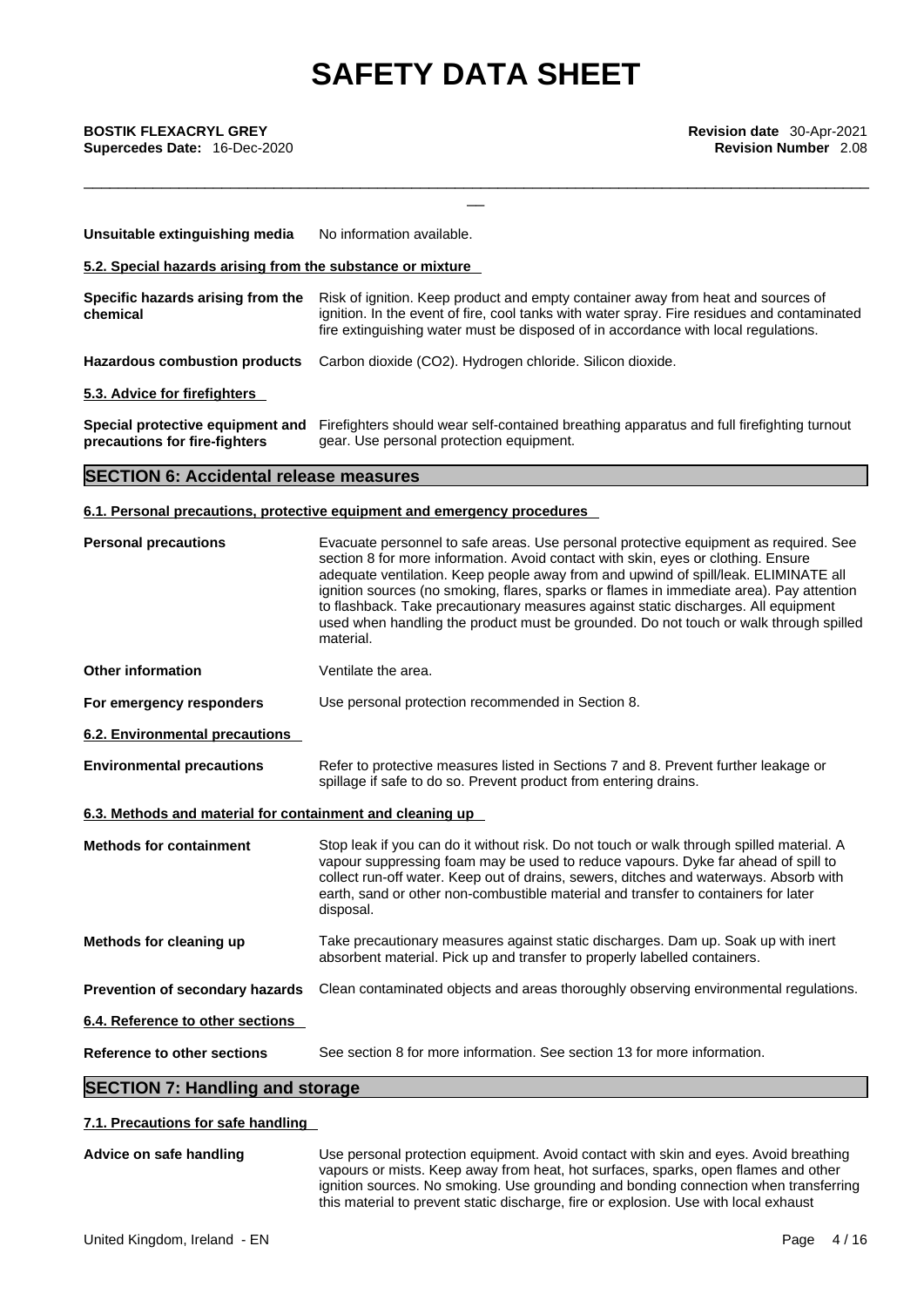**Supercedes Date:** 16-Dec-2020 **Revision Number** 2.08

| <b>BOSTIK FLEXACRYL GREY</b><br>Supercedes Date: 16-Dec-2020      | Revision date 30-Apr-2021<br><b>Revision Number 2.08</b>                                                                                                                                                                                                                                                                                                                                                                                               |
|-------------------------------------------------------------------|--------------------------------------------------------------------------------------------------------------------------------------------------------------------------------------------------------------------------------------------------------------------------------------------------------------------------------------------------------------------------------------------------------------------------------------------------------|
|                                                                   | ventilation. Use spark-proof tools and explosion-proof equipment. Keep in an area<br>equipped with sprinklers. Use according to package label instructions.                                                                                                                                                                                                                                                                                            |
| General hygiene considerations                                    | Do not eat, drink or smoke when using this product. Contaminated work clothing should<br>not be allowed out of the workplace. Regular cleaning of equipment, work area and<br>clothing is recommended. Wash hands before breaks and immediately after handling the<br>product.                                                                                                                                                                         |
| 7.2. Conditions for safe storage, including any incompatibilities |                                                                                                                                                                                                                                                                                                                                                                                                                                                        |
| <b>Storage Conditions</b>                                         | Keep containers tightly closed in a dry, cool and well-ventilated place. Keep away from<br>heat, sparks, flame and other sources of ignition (i.e., pilot lights, electric motors and<br>static electricity). Keep in properly labelled containers. Do not store near combustible<br>materials. Keep in an area equipped with sprinklers. Store in accordance with the<br>particular national regulations. Store in accordance with local regulations. |
| 7.3. Specific end use(s)                                          |                                                                                                                                                                                                                                                                                                                                                                                                                                                        |
| Specific use(s)<br>Primers, Sealers, and Undercoaters.            |                                                                                                                                                                                                                                                                                                                                                                                                                                                        |
|                                                                   | Risk Management Methods (RMM) The information required is contained in this Safety Data Sheet.                                                                                                                                                                                                                                                                                                                                                         |
|                                                                   |                                                                                                                                                                                                                                                                                                                                                                                                                                                        |

**Other information** Observe technical data sheet.

# **SECTION 8: Exposure controls/personal protection**

## **8.1. Control parameters**

**Exposure Limits** This product contains titanium dioxide in a non-respirable form. Inhalation of titanium dioxide is unlikely to occur from exposure to this product

| <b>Chemical name</b>         | <b>European Union</b>            | <b>Ireland</b>               | <b>United Kingdom</b>        |
|------------------------------|----------------------------------|------------------------------|------------------------------|
| Propylene glycol monomethyl  | TWA: 50 ppm                      | TWA: 50 ppm                  | TWA: 50 ppm                  |
| ether acetate                | TWA: 275 mg/m <sup>3</sup>       | TWA: 275 mg/m <sup>3</sup>   | TWA: 274 mg/m <sup>3</sup>   |
| 108-65-6                     | STEL: 100 ppm                    | STEL: 100 ppm                | STEL: 100 ppm                |
|                              | STEL: 550 mg/m <sup>3</sup>      | STEL: 550 mg/m <sup>3</sup>  | STEL: 548 mg/m <sup>3</sup>  |
|                              |                                  | Sk*                          | Sk*                          |
| Propylene glycol monomethyl  | <b>TWA: 100 ppm</b>              | TWA: 100 ppm                 | TWA: 100 ppm                 |
| ether                        | TWA: 375 mg/m <sup>3</sup>       | TWA: 375 mg/m <sup>3</sup>   | TWA: $375 \text{ mg/m}^3$    |
| 107-98-2                     | STEL: 150 ppm                    | STEL: 150 ppm                | STEL: 150 ppm                |
|                              | STEL: 568 mg/m <sup>3</sup>      | STEL: 568 mg/m <sup>3</sup>  | STEL: 560 mg/m <sup>3</sup>  |
|                              |                                  |                              | Sk*                          |
| 1-methoxy-2-propyl acetate   | $\overline{\text{TW}}$ A: 50 ppm | TWA: 50 ppm                  | TWA: 50 ppm                  |
| 108-65-6                     | TWA: $275$ mg/m <sup>3</sup>     | TWA: 275 mg/m <sup>3</sup>   | TWA: 274 mg/m <sup>3</sup>   |
|                              | STEL: 100 ppm                    | STEL: 100 ppm                | STEL: 100 ppm                |
|                              | STEL: 550 mg/m <sup>3</sup>      | STEL: 550 mg/m <sup>3</sup>  | STEL: 548 mg/m <sup>3</sup>  |
|                              |                                  | Sk*                          | Sk*                          |
| Titanium dioxide             |                                  | TWA: 10 mg/m <sup>3</sup>    | TWA: 10 mg/m <sup>3</sup>    |
| 13463-67-7                   |                                  | TWA: 4 mg/m <sup>3</sup>     | TWA: $4$ mg/m <sup>3</sup>   |
|                              |                                  | STEL: 30 mg/m <sup>3</sup>   | STEL: 30 mg/m <sup>3</sup>   |
|                              |                                  | STEL: 12 mg/m <sup>3</sup>   | STEL: $12 \text{ mg/m}^3$    |
| Talc                         |                                  | TWA: $10 \text{ mg/m}^3$     | TWA: 1 $mq/m3$               |
| 14807-96-6                   |                                  | TWA: $0.8$ mg/m <sup>3</sup> | STEL: 3 mg/m <sup>3</sup>    |
|                              |                                  | STEL: 30 mg/m <sup>3</sup>   |                              |
|                              |                                  | STEL: 2.4 mg/m <sup>3</sup>  |                              |
| Xylenes (o-, m-, p- isomers) | TWA: 50 ppm                      | TWA: 50 ppm                  | TWA: 50 ppm                  |
| 1330-20-7                    | TWA: 221 mg/m <sup>3</sup>       | TWA: 221 mg/m <sup>3</sup>   | TWA: 220 mg/m <sup>3</sup>   |
|                              | STEL: 100 ppm                    | STEL: 100 ppm                | STEL: 100 ppm                |
|                              | STEL: 442 mg/m <sup>3</sup>      | STEL: $442 \text{ mg/m}^3$   | STEL: $441 \text{ mg/m}^3$   |
|                              |                                  | Sk*                          | Sk*                          |
| Carbon black                 |                                  | TWA: $3 \text{ mg/m}^3$      | TWA: $3.5 \text{ mg/m}^3$    |
| 1333-86-4                    |                                  | STEL: $15 \text{ mg/m}^3$    | STEL: $7 \text{ mg/m}^3$     |
| Ethylbenzene                 | <b>TWA: 100 ppm</b>              | TWA: 100 ppm                 | TWA: 100 ppm                 |
| $100 - 41 - 4$               | TWA: 442 mg/m <sup>3</sup>       | TWA: 442 mg/m <sup>3</sup>   | TWA: $441$ mg/m <sup>3</sup> |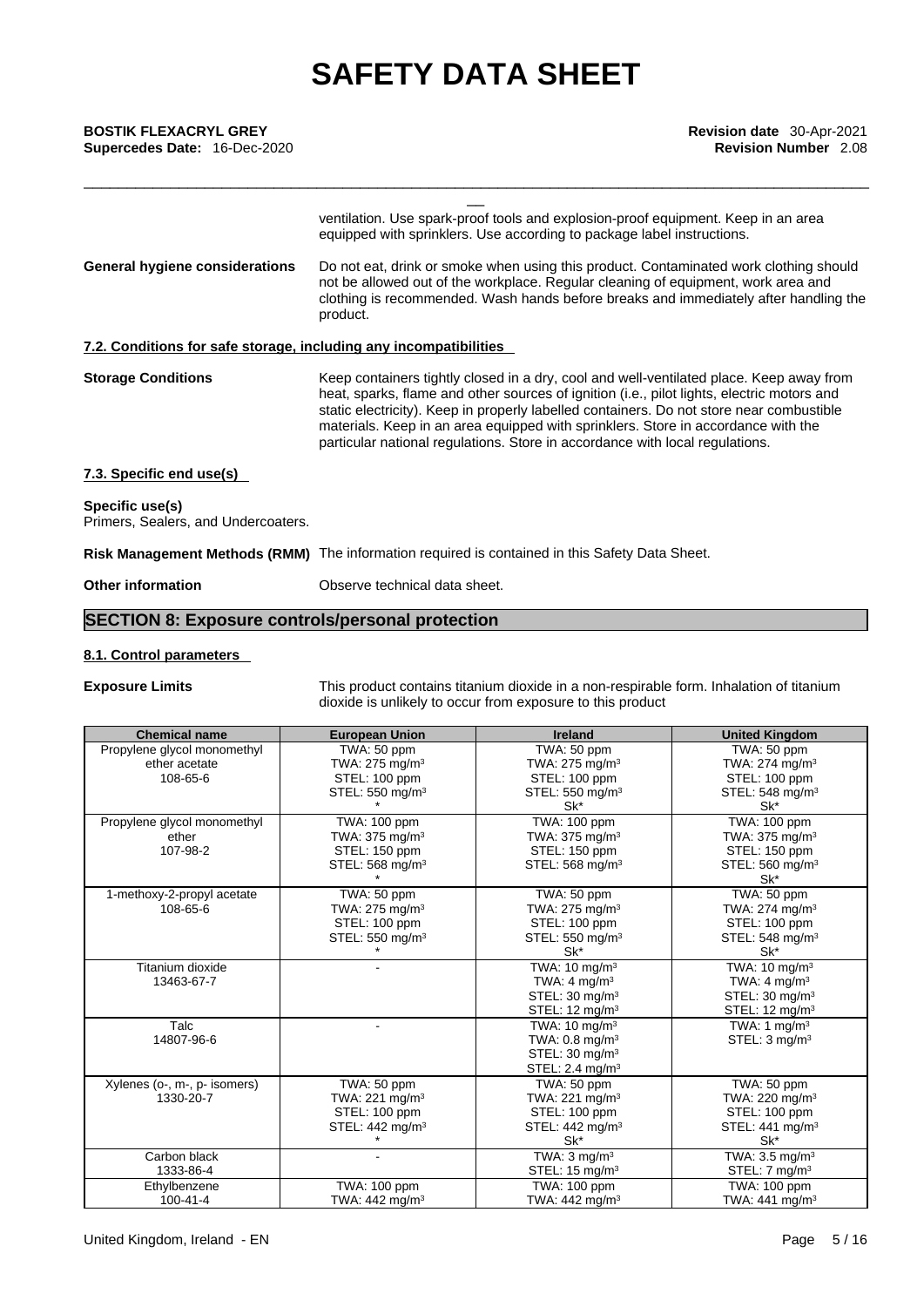| <b>BOSTIK FLEXACRYL GREY</b> |                             |                             | Revision date 30-Apr-2021                                   |  |
|------------------------------|-----------------------------|-----------------------------|-------------------------------------------------------------|--|
| Supercedes Date: 16-Dec-2020 |                             |                             | <b>Revision Number 2.08</b>                                 |  |
|                              | STEL: 200 ppm               | STEL: 200 ppm               | STEL: 125 ppm                                               |  |
|                              | STEL: 884 mg/m <sup>3</sup> | STEL: 884 mg/m <sup>3</sup> | STEL: $552 \text{ mg/m}^3$                                  |  |
| Magnesite<br>13717-00-5      |                             | Sk*                         | Sk*<br>TWA: $10 \text{ mg/m}^3$<br>TWA: 4 mg/m <sup>3</sup> |  |
|                              |                             |                             | STEL: $30 \text{ mg/m}^3$<br>STEL: $12 \text{ mg/m}^3$      |  |

\_\_\_\_\_\_\_\_\_\_\_\_\_\_\_\_\_\_\_\_\_\_\_\_\_\_\_\_\_\_\_\_\_\_\_\_\_\_\_\_\_\_\_\_\_\_\_\_\_\_\_\_\_\_\_\_\_\_\_\_\_\_\_\_\_\_\_\_\_\_\_\_\_\_\_\_\_\_\_\_\_\_\_\_\_\_\_\_\_\_\_

| <b>Chemical name</b>         | <b>European Union</b>    | <b>Ireland</b>                     | <b>United Kingdom</b>         |
|------------------------------|--------------------------|------------------------------------|-------------------------------|
| Xylenes (o-, m-, p- isomers) | $\overline{\phantom{0}}$ | 1.5 g/g Creatinine (urine -        | 650 mmol/mol creatinine urine |
| 1330-20-7                    |                          | Methylhippuric acids end of shift) |                               |
| Ethylbenzene                 |                          | 0.7 g/g Creatinine (urine - sum of |                               |
| $100 - 41 - 4$               |                          | Mandelic acid and Phenylglyoxylic  |                               |
|                              |                          | acid end of shift at end of        |                               |
|                              |                          | workweek)                          |                               |
|                              |                          | 0.7 g (end-exhaled air - not       |                               |
|                              |                          | critical)                          |                               |

**Derived No Effect Level (DNEL)** No information available

| Derived No Effect Level (DNEL)                       |                |                                           |               |  |  |
|------------------------------------------------------|----------------|-------------------------------------------|---------------|--|--|
| Propylene glycol monomethyl ether acetate (108-65-6) |                |                                           |               |  |  |
| Type                                                 | Exposure route | <b>IDerived No Effect Level</b><br>(DNEL) | Safety factor |  |  |
| worker<br>Long term<br>Systemic health effects       | Inhalation     | $275$ mg/m <sup>3</sup>                   |               |  |  |
| worker<br>Short term<br>Systemic health effects      | Inhalation     | 550 mg/m $3$                              |               |  |  |
| worker<br>Long term<br>Local health effects          | Inhalation     | 550 mg/m <sup>3</sup>                     |               |  |  |
| worker<br>Long term<br>Systemic health effects       | <b>IDermal</b> | 796 mg/kg bw/d                            |               |  |  |

| Propylene glycol monomethyl ether (107-98-2)        |                |                                           |               |  |  |
|-----------------------------------------------------|----------------|-------------------------------------------|---------------|--|--|
| <b>Type</b>                                         | Exposure route | <b>IDerived No Effect Level</b><br>(DNEL) | Safety factor |  |  |
| worker<br>Short term<br>Systemic health effects     | Inhalation     | 553.5 mg/m <sup>3</sup>                   |               |  |  |
| worker<br><b>Short term</b><br>Local health effects | Inhalation     | 553.5 mg/m <sup>3</sup>                   |               |  |  |
| worker<br>Long term<br>Systemic health effects      | Dermal         | 183 mg/kg bw/d                            |               |  |  |
| worker<br>Long term<br>Systemic health effects      | Inhalation     | 369 mg/m <sup>3</sup>                     |               |  |  |

| 1-methoxy-2-propyl acetate (108-65-6)          |                   |                                   |               |  |
|------------------------------------------------|-------------------|-----------------------------------|---------------|--|
| <b>Type</b>                                    | Exposure route    | Derived No Effect Level<br>(DNEL) | Safety factor |  |
| worker<br>Long term<br>Systemic health effects | <b>Inhalation</b> | $275 \text{ mg/m}^3$              |               |  |
| worker<br>Long term<br>Systemic health effects | Dermal            | 796 mg/kg bw/d                    |               |  |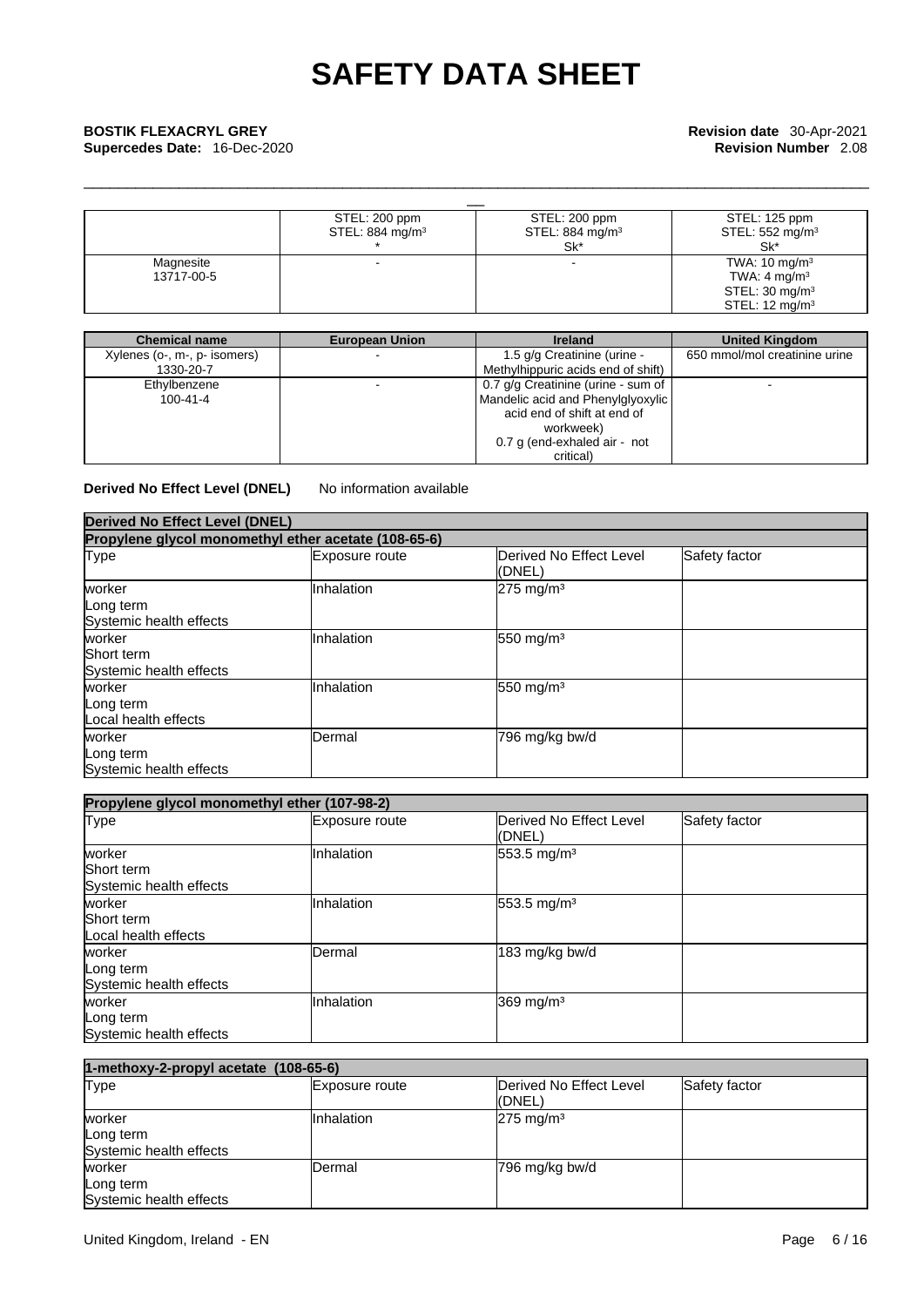| <b>Titanium dioxide (13463-67-7)</b> |                   |                         |               |
|--------------------------------------|-------------------|-------------------------|---------------|
| Type                                 | Exposure route    | Derived No Effect Level | Safety factor |
|                                      |                   | l(DNEL)                 |               |
| worker                               | <b>Inhalation</b> | $10 \text{ mg/m}^3$     |               |
| Long term                            |                   |                         |               |
| Local health effects                 |                   |                         |               |

\_\_\_\_\_\_\_\_\_\_\_\_\_\_\_\_\_\_\_\_\_\_\_\_\_\_\_\_\_\_\_\_\_\_\_\_\_\_\_\_\_\_\_\_\_\_\_\_\_\_\_\_\_\_\_\_\_\_\_\_\_\_\_\_\_\_\_\_\_\_\_\_\_\_\_\_\_\_\_\_\_\_\_\_\_\_\_\_\_\_\_

| Xylenes (o-, m-, p- isomers) (1330-20-7)                                |                |                                   |               |
|-------------------------------------------------------------------------|----------------|-----------------------------------|---------------|
| <b>Type</b>                                                             | Exposure route | Derived No Effect Level<br>(DNEL) | Safety factor |
| Long term<br>Systemic health effects<br>worker                          | <b>IDermal</b> | 180 mg/kg bw/d                    |               |
| Long term<br>Systemic health effects<br>worker                          | Inhalation     | $77 \text{ mg/m}^3$               |               |
| Short term<br>Local health effects<br>Systemic health effects<br>worker | Inhalation     | $289$ mg/m <sup>3</sup>           |               |

| <b>Derived No Effect Level (DNEL)</b>                |                       |                                   |               |
|------------------------------------------------------|-----------------------|-----------------------------------|---------------|
| Propylene glycol monomethyl ether acetate (108-65-6) |                       |                                   |               |
| Type                                                 | <b>Exposure route</b> | Derived No Effect Level<br>(DNEL) | Safety factor |
| Consumer<br>Long term<br>Systemic health effects     | Inhalation            | 33 mg/m $3$                       |               |
| Consumer<br>Long term<br>Local health effects        | Inhalation            | 33 mg/m $3$                       |               |
| Consumer<br>Long term<br>Systemic health effects     | Dermal                | 320 mg/kg bw/d                    |               |
| Consumer<br>Long term<br>Systemic health effects     | Oral                  | 36 mg/kg bw/d                     |               |

| Propylene glycol monomethyl ether (107-98-2)     |                       |                                    |               |
|--------------------------------------------------|-----------------------|------------------------------------|---------------|
| Type                                             | <b>Exposure route</b> | Derived No Effect Level<br>l(DNEL) | Safety factor |
| Consumer<br>Long term<br>Systemic health effects | <b>IDermal</b>        | 78 mg/kg bw/d                      |               |
| Consumer<br>Long term<br>Systemic health effects | Inhalation            | $43.9 \,\mathrm{mq/m^3}$           |               |
| Consumer<br>Long term<br>Systemic health effects | <b>Oral</b>           | 33 mg/kg bw/d                      |               |

| 1-methoxy-2-propyl acetate $(108-65-6)$          |                   |                                    |               |
|--------------------------------------------------|-------------------|------------------------------------|---------------|
| Type                                             | Exposure route    | Derived No Effect Level<br>l(DNEL) | Safety factor |
| Consumer<br>Long term<br>Systemic health effects | <b>Inhalation</b> | $33 \text{ mg/m}^3$                |               |
| Consumer                                         | Inhalation        | $33 \text{ mg/m}^3$                |               |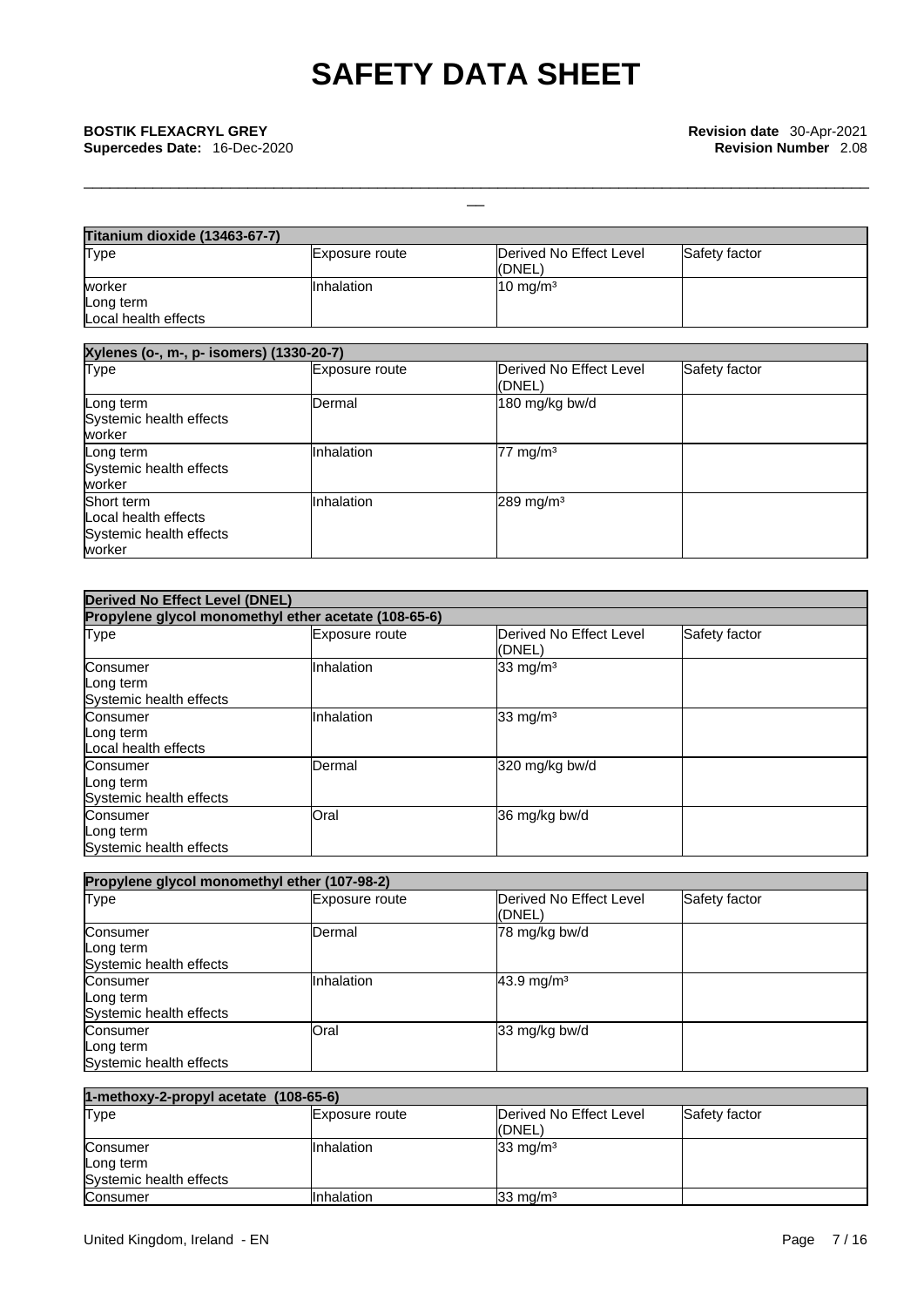| Long term<br>Local health effects                |                |                |  |
|--------------------------------------------------|----------------|----------------|--|
| Consumer<br>Long term<br>Systemic health effects | <b>IDermal</b> | 320 mg/kg bw/d |  |
| Consumer<br>Long term<br>Systemic health effects | <b>Oral</b>    | 36 mg/kg bw/d  |  |

\_\_\_\_\_\_\_\_\_\_\_\_\_\_\_\_\_\_\_\_\_\_\_\_\_\_\_\_\_\_\_\_\_\_\_\_\_\_\_\_\_\_\_\_\_\_\_\_\_\_\_\_\_\_\_\_\_\_\_\_\_\_\_\_\_\_\_\_\_\_\_\_\_\_\_\_\_\_\_\_\_\_\_\_\_\_\_\_\_\_\_

| <b>Titanium dioxide (13463-67-7)</b> |                |                         |               |
|--------------------------------------|----------------|-------------------------|---------------|
| Type                                 | Exposure route | Derived No Effect Level | Safety factor |
|                                      |                | (DNEL)                  |               |
| Consumer                             | <b>Oral</b>    | 700 mg/kg bw/d          |               |
| Long term                            |                |                         |               |
| Systemic health effects              |                |                         |               |

### **Predicted No Effect Concentration** No information available. **(PNEC)**

| <b>Predicted No Effect Concentration (PNEC)</b>      |                                          |
|------------------------------------------------------|------------------------------------------|
| Propylene glycol monomethyl ether acetate (108-65-6) |                                          |
| Environmental compartment                            | Predicted No Effect Concentration (PNEC) |
| Freshwater                                           | $0.635$ mg/l                             |
| Marine water                                         | $0.064$ ma/l                             |
| Microorganisms in sewage treatment                   | 100 mg/l                                 |
| Freshwater sediment                                  | 3.29 mg/kg dry weight                    |
| Marine sediment                                      | 0.329 mg/kg dry weight                   |
| Soil                                                 | 0.29 mg/kg dry weight                    |

| Propylene glycol monomethyl ether (107-98-2) |                                                 |
|----------------------------------------------|-------------------------------------------------|
| Environmental compartment                    | <b>Predicted No Effect Concentration (PNEC)</b> |
| Freshwater                                   | $10 \text{ mg/l}$                               |
| Marine water                                 | 1 mg/l                                          |
| Sewage treatment plant                       | 100 ma/l                                        |
| Freshwater sediment                          | 52.3 mg/kg dry weight                           |
| Marine sediment                              | 5.2 mg/kg dry weight                            |
| Soil                                         | 4.59 mg/kg dry weight                           |

| 1-methoxy-2-propyl acetate (108-65-6) |                                          |
|---------------------------------------|------------------------------------------|
| Environmental compartment             | Predicted No Effect Concentration (PNEC) |
| Freshwater                            | $0.635$ mg/l                             |
| Marine water                          | $0.064$ mg/l                             |
| Sewage treatment plant                | $100$ mg/l                               |
| Freshwater sediment                   | $3.29$ mg/                               |
| Marine sediment                       | 0.329 mg/kg dry weight                   |
| Soil                                  | 0.29 mg/kg dry weight                    |

| <b>Titanium dioxide (13463-67-7)</b> |                                                  |
|--------------------------------------|--------------------------------------------------|
| Environmental compartment            | <b>IPredicted No Effect Concentration (PNEC)</b> |
| Marine water                         | $0.0184$ mg/l                                    |
| Freshwater sediment                  | 1000 mg/kg                                       |
| Freshwater                           | $0.184$ ma/l                                     |
| Marine sediment                      | $100 \text{ mg/kg}$                              |
| Soil                                 | $100$ mg/kg                                      |
| Microorganisms in sewage treatment   | 100 mg/l                                         |
| Freshwater - intermittent            | $0.193$ mg/l                                     |

## **8.2. Exposure controls**

**Engineering controls** Ensure adequate ventilation, especially in confined areas.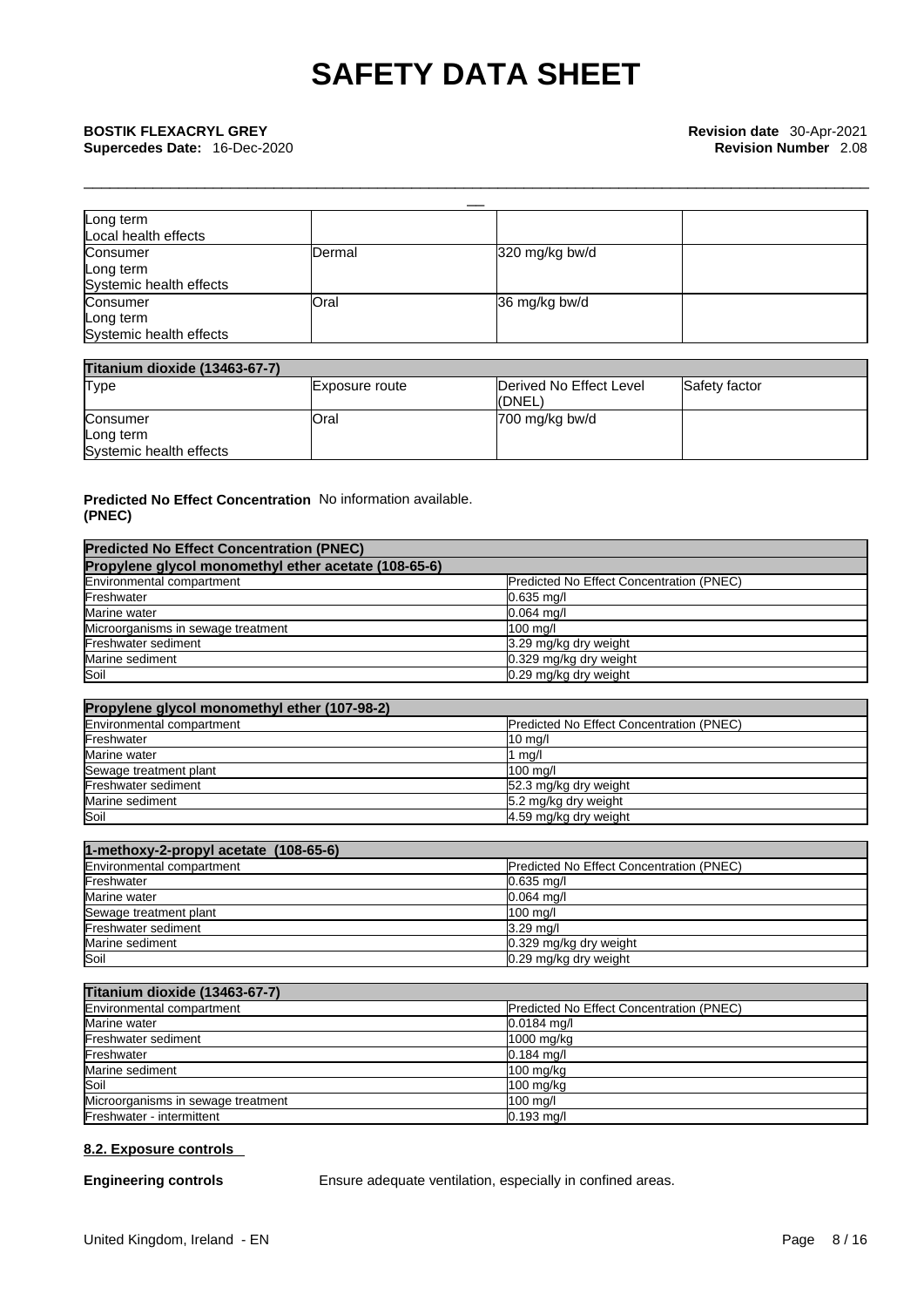\_\_ **BOSTIK FLEXACRYL GREY Revision date** 30-Apr-2021 **Supercedes Date:** 16-Dec-2020 **Revision Number** 2.08

| <b>Personal protective equipment</b> |                                                                                                         |
|--------------------------------------|---------------------------------------------------------------------------------------------------------|
| <b>Eye/face protection</b>           | Tight sealing safety goggles.                                                                           |
| <b>Hand protection</b>               | Wear protective gloves. Gloves must conform to standard EN 374. Ensure that the                         |
|                                      | breakthrough time of the glove material is not exceeded. Refer to glove supplier for                    |
|                                      | information on breakthrough time for specific gloves. Gloves should be replaced                         |
|                                      | regularly and if there is any sign of damage to the glove material.                                     |
| Skin and body protection             | Antistatic footwear. Wear fire/flame resistant/retardant clothing. Gloves made of plastic<br>or rubber. |

\_\_\_\_\_\_\_\_\_\_\_\_\_\_\_\_\_\_\_\_\_\_\_\_\_\_\_\_\_\_\_\_\_\_\_\_\_\_\_\_\_\_\_\_\_\_\_\_\_\_\_\_\_\_\_\_\_\_\_\_\_\_\_\_\_\_\_\_\_\_\_\_\_\_\_\_\_\_\_\_\_\_\_\_\_\_\_\_\_\_\_

**Environmental exposure controls** No information available.

# **SECTION 9: Physical and chemical properties**

## **9.1. Information on basic physical and chemical properties**

| <b>Physical state</b><br>Appearance               | Liquid<br>Liquid            |                          |
|---------------------------------------------------|-----------------------------|--------------------------|
| Colour                                            | Grey                        |                          |
| Odour                                             | Characteristic              |                          |
| <b>Odour threshold</b>                            | No information available    |                          |
|                                                   |                             |                          |
| <b>Property</b>                                   | <b>Values</b>               | Remarks • Method         |
| рH                                                | No data available           |                          |
| pH (as aqueous solution)                          | No data available           |                          |
| Melting point / freezing point                    | No data available           |                          |
| Initial boiling point and boiling                 | 120 $\degree$ C             |                          |
| range                                             |                             |                          |
| <b>Flash point</b>                                | > 32 °C                     | No information available |
| <b>Evaporation rate</b>                           | No data available           |                          |
| <b>Flammability</b>                               | Not applicable for liquids. |                          |
| <b>Flammability Limit in Air</b>                  |                             |                          |
| Upper flammability or explosive No data available |                             |                          |
| <b>limits</b>                                     |                             |                          |
| Lower flammability or explosive No data available |                             |                          |
| limits                                            |                             |                          |
| Vapour pressure                                   | No data available           |                          |
| <b>Relative vapour density</b>                    | No data available           |                          |
| <b>Relative density</b>                           | No data available           |                          |
| <b>Water solubility</b>                           | No data available           |                          |
| Solubility(ies)                                   | No data available           |                          |
| <b>Partition coefficient</b>                      | No data available           |                          |
| <b>Autoignition temperature</b>                   | No data available           |                          |
| <b>Decomposition temperature</b>                  | No data available           |                          |
| <b>Kinematic viscosity</b>                        | No data available           |                          |
| <b>Dynamic viscosity</b>                          | No data available           |                          |
| <b>Explosive properties</b>                       | No data available           |                          |
| <b>Oxidising properties</b>                       | No data available           |                          |
|                                                   |                             |                          |
| 9.2. Other information                            |                             |                          |
| Solid content (%)                                 | No information available    |                          |
| <b>VOC Content (%)</b>                            |                             |                          |
| <b>Liquid Density</b>                             | 1.0                         |                          |

# **SECTION 10: Stability and reactivity**

## **10.1. Reactivity**

**Reactivity No information available.**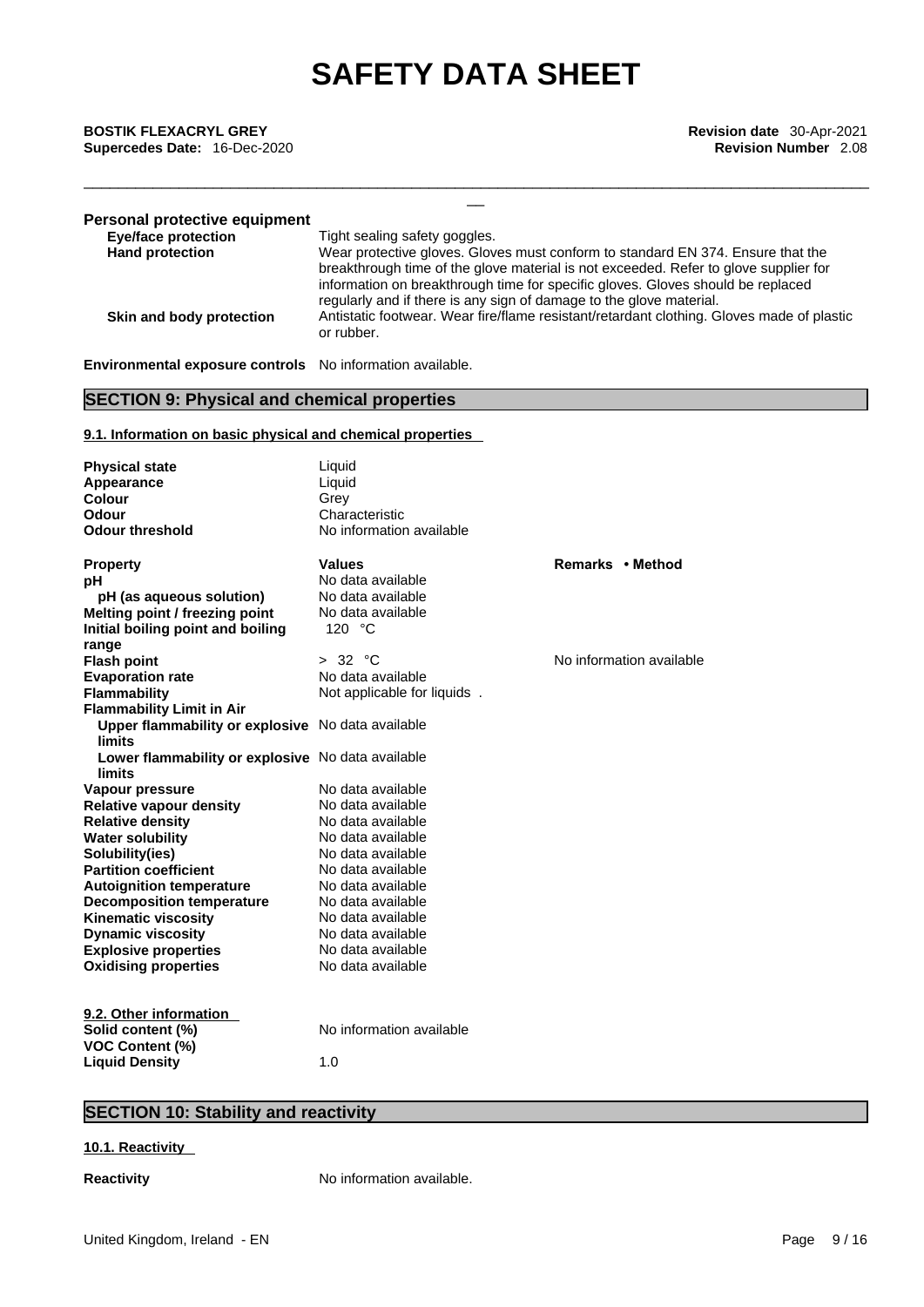\_\_\_\_\_\_\_\_\_\_\_\_\_\_\_\_\_\_\_\_\_\_\_\_\_\_\_\_\_\_\_\_\_\_\_\_\_\_\_\_\_\_\_\_\_\_\_\_\_\_\_\_\_\_\_\_\_\_\_\_\_\_\_\_\_\_\_\_\_\_\_\_\_\_\_\_\_\_\_\_\_\_\_\_\_\_\_\_\_\_\_

**Supercedes Date:** 16-Dec-2020 **Revision Number** 2.08

| <b>BOSTIK FLEXACRYL GREY</b><br>Supercedes Date: 16-Dec-2020     | Revision date 30-Apr-2021<br><b>Revision Number 2.08</b>                       |
|------------------------------------------------------------------|--------------------------------------------------------------------------------|
| 10.2. Chemical stability                                         |                                                                                |
| <b>Stability</b>                                                 | Stable under normal conditions.                                                |
| <b>Explosion data</b>                                            |                                                                                |
| Sensitivity to mechanical                                        | None.                                                                          |
| impact<br>Sensitivity to static discharge Yes.                   |                                                                                |
| 10.3. Possibility of hazardous reactions                         |                                                                                |
| Possibility of hazardous reactions None under normal processing. |                                                                                |
| 10.4. Conditions to avoid                                        |                                                                                |
| <b>Conditions to avoid</b>                                       | Heat, flames and sparks.                                                       |
| 10.5. Incompatible materials                                     |                                                                                |
| Incompatible materials                                           | None known based on information supplied.                                      |
| 10.6. Hazardous decomposition products                           |                                                                                |
| <b>Hazardous decomposition</b><br>products                       | None under normal use conditions. Stable under recommended storage conditions. |
| <b>SECTION 11: Toxicological information</b>                     |                                                                                |
| 11.1. Information on toxicological effects                       |                                                                                |
| Information on likely routes of exposure                         |                                                                                |
| <b>Product Information</b>                                       |                                                                                |
| <b>Inhalation</b>                                                | Based on available data, the classification criteria are not met.              |
| Eye contact                                                      | Based on available data, the classification criteria are not met.              |
| <b>Skin contact</b>                                              | Based on available data, the classification criteria are not met.              |
| Ingestion                                                        | Based on available data, the classification criteria are not met.              |
|                                                                  | Symptoms related to the physical, chemical and toxicological characteristics   |
| <b>Symptoms</b>                                                  | No information available.                                                      |
| Numerical measures of toxicity                                   |                                                                                |
|                                                                  |                                                                                |
|                                                                  |                                                                                |

**Acute toxicity The following values are calculated based on chapter 3.1 of the GHS document ATEmix (inhalation-dust/mist)** 410.7524 mg/l

# **Component Information** .

| Chemical name               | Oral LD50              | Dermal LD50           | Inhalation LC50                       |
|-----------------------------|------------------------|-----------------------|---------------------------------------|
| Propylene glycol monomethyl | $=8532$ mg/kg (Rattus) | > 5 g/kg (Oryctolagus | $= 16000$ mg/m <sup>3</sup> (Rat) 6 h |
| ether acetate               |                        | cuniculus)            |                                       |
| 108-65-6                    |                        |                       |                                       |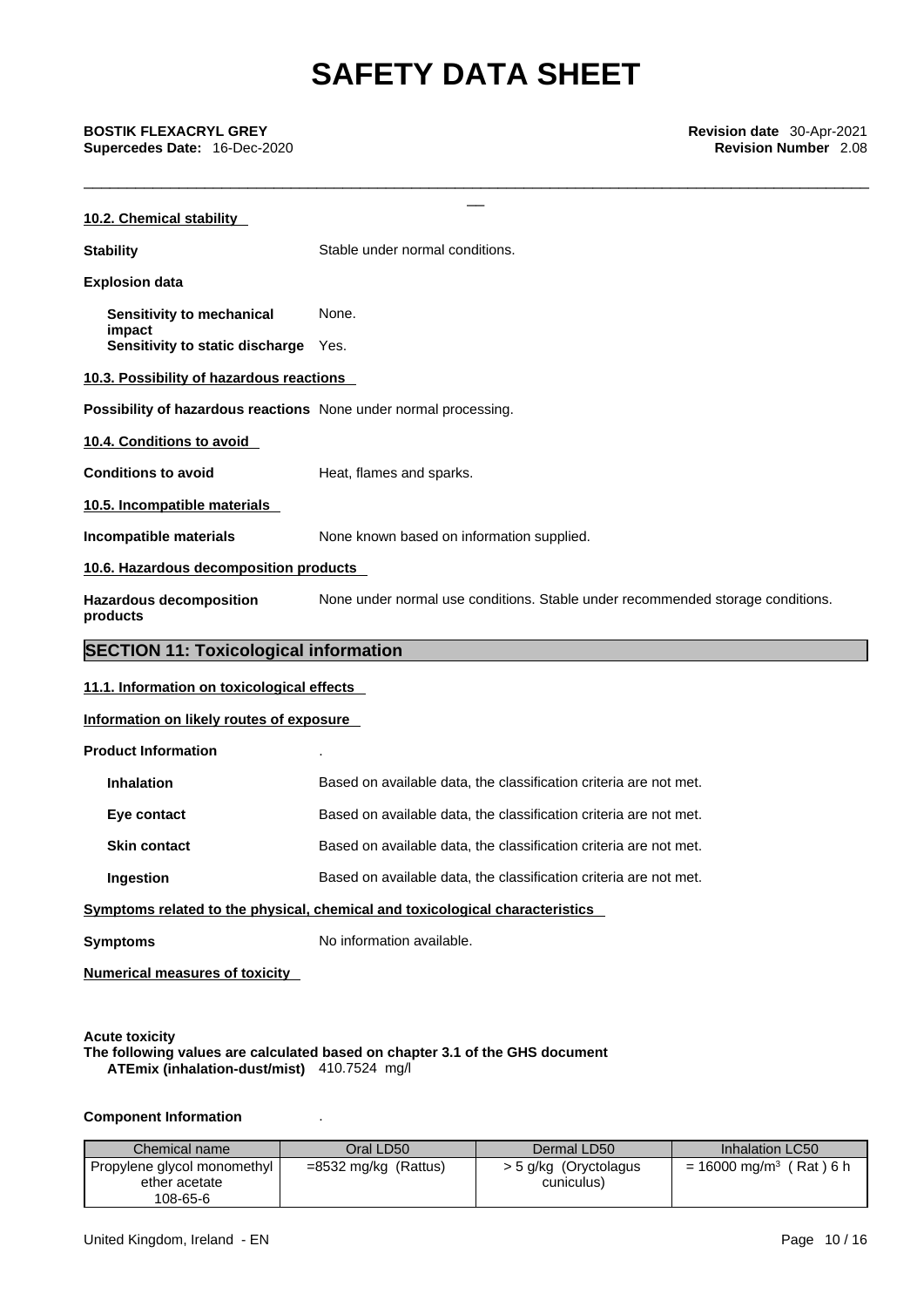\_\_\_\_\_\_\_\_\_\_\_\_\_\_\_\_\_\_\_\_\_\_\_\_\_\_\_\_\_\_\_\_\_\_\_\_\_\_\_\_\_\_\_\_\_\_\_\_\_\_\_\_\_\_\_\_\_\_\_\_\_\_\_\_\_\_\_\_\_\_\_\_\_\_\_\_\_\_\_\_\_\_\_\_\_\_\_\_\_\_\_

| Propylene glycol monomethyl<br>ether<br>107-98-2 | >3500 mg/Kg (Rattus)    | >2000 mg/Kg (Rattus)                                                               | $>7559$ ppm (Rattus) 6 h                                   |
|--------------------------------------------------|-------------------------|------------------------------------------------------------------------------------|------------------------------------------------------------|
| I-methoxy-2-propyl acetate<br>108-65-6           | $=8532$ mg/kg (Rattus)  | > 5 g/kg (Oryctolagus<br>cuniculus)                                                | $= 16000$ mg/m <sup>3</sup> (Rat) 6 h                      |
| Titanium dioxide<br>13463-67-7                   | $>10000$ mg/kg (Rattus) | LD50 > 10000 mg/Kg                                                                 | $>5$ mg/l                                                  |
| Xylenes (o-, m-, p- isomers)<br>1330-20-7        | $=3500$ mg/kg (Rattus)  | > 1700 mg/kg (Oryctolagus)<br>cuniculus) > $4350$ mg/kg<br>(Oryctolagus cuniculus) | $=$ >47635 mg/L (Rattus) 4 h =<br>$>5000$ ppm (Rattus) 4 h |
| Ethylbenzene<br>$100 - 41 - 4$                   | $=3500$ mg/kg (Rattus)  | $= 15400$ mg/kg (Oryctolagus<br>cuniculus)                                         | $=17.4$ mg/L (Rattus) 4 h                                  |

# **Delayed and immediate effects as well as chronic effects from short and long-term exposure**

| <b>Skin corrosion/irritation</b>  | Based on available data, the classification criteria are not met.                                   |
|-----------------------------------|-----------------------------------------------------------------------------------------------------|
|                                   | Serious eye damage/eye irritation Based on available data, the classification criteria are not met. |
| Respiratory or skin sensitisation | Based on available data, the classification criteria are not met.                                   |
| <b>Germ cell mutagenicity</b>     | Based on available data, the classification criteria are not met.                                   |

**Carcinogenicity** Based on available data, the classification criteria are not met.

| <b>Chemical name</b> | <b>European Union</b> |
|----------------------|-----------------------|
| Titanium dioxide     | Carc. 2               |
| 3463-67-7            |                       |

The table below indicates whether each agency has listed any ingredient as a carcinogen.

| <b>Reproductive toxicity</b>              | Based on available data, the classification criteria are not met. |  |  |
|-------------------------------------------|-------------------------------------------------------------------|--|--|
|                                           |                                                                   |  |  |
| <b>STOT - single exposure</b>             | Based on available data, the classification criteria are not met. |  |  |
| <b>STOT - repeated exposure</b>           | Based on available data, the classification criteria are not met. |  |  |
| <b>Aspiration hazard</b>                  | Based on available data, the classification criteria are not met. |  |  |
| 11.2. Information on other hazards        |                                                                   |  |  |
| 11.2.1. Endocrine disrupting properties   |                                                                   |  |  |
| <b>Endocrine disrupting properties</b>    | No information available.                                         |  |  |
| 11.2.2. Other information                 |                                                                   |  |  |
|                                           |                                                                   |  |  |
| Other adverse effects                     | No information available.                                         |  |  |
| <b>SECTION 12: Ecological information</b> |                                                                   |  |  |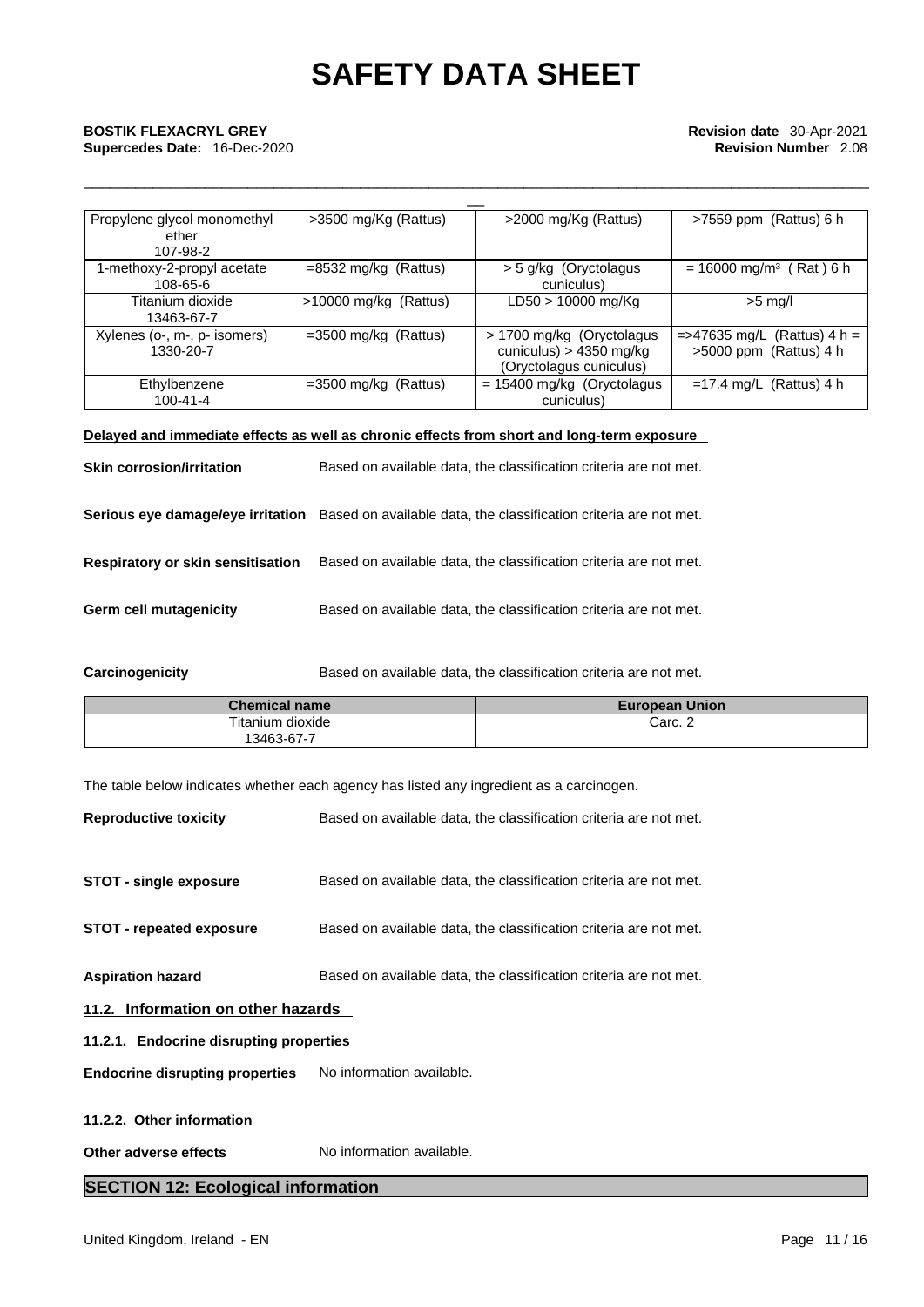\_\_\_\_\_\_\_\_\_\_\_\_\_\_\_\_\_\_\_\_\_\_\_\_\_\_\_\_\_\_\_\_\_\_\_\_\_\_\_\_\_\_\_\_\_\_\_\_\_\_\_\_\_\_\_\_\_\_\_\_\_\_\_\_\_\_\_\_\_\_\_\_\_\_\_\_\_\_\_\_\_\_\_\_\_\_\_\_\_\_\_

## **12.1. Toxicity**

## **Ecotoxicity** .

| Chemical name                                                        | Algae/aquatic<br>plants                                                        | Fish                                                                                                     | Toxicity to<br>microorganisms        | Crustacea                                                                                     | M-Factor | M-Factor<br>(long-term) |
|----------------------------------------------------------------------|--------------------------------------------------------------------------------|----------------------------------------------------------------------------------------------------------|--------------------------------------|-----------------------------------------------------------------------------------------------|----------|-------------------------|
| Propylene glycol<br>monomethyl ether<br>acetate<br>108-65-6          |                                                                                | LC50:<br>$=161$ mg/L (96h,<br>Pimephales<br>promelas)                                                    |                                      | EC50:<br>>500mg/L (48h,<br>Daphnia magna)                                                     |          |                         |
| Propylene glycol<br>monomethyl ether<br>107-98-2                     |                                                                                | LC50: 4600 -<br>10000mg/L<br>(96h, Leuciscus<br>idus) LC50:<br>=20.8g/L (96h,<br>Pimephales<br>promelas) |                                      | EC50:<br>$=23300$ mg/L<br>(48h, Daphnia<br>magna)                                             |          |                         |
| 1-methoxy-2-propyl<br>acetate<br>108-65-6                            |                                                                                | LC50:<br>=161mg/L (96h,<br>Pimephales<br>promelas)                                                       | ٠                                    | EC50:<br>>500mg/L (48h,<br>Daphnia magna)                                                     |          |                         |
| Titanium dioxide<br>13463-67-7                                       | LC50 (96h)<br>>10000 mg/l<br>(Cyprinodon<br>variegatus)<br>OECD <sub>203</sub> |                                                                                                          |                                      | $\blacksquare$                                                                                |          |                         |
| Xylenes (o-, m-, p-<br>isomers)<br>1330-20-7                         |                                                                                | LC50 96 h 2.6<br>mg/L<br>(Oncorhynchus<br>mykiss ) (OECD<br>203)                                         | mg/L 24 h                            | $EC50 = 0.0084$ EC50 48 h = 3.4<br>mg/L (Dappnia<br>magna)                                    |          |                         |
| Ethylbenzene<br>$100 - 41 - 4$                                       | EC50 72 h 2.6<br>$-11.3$ mg/L<br>iella<br>subcapitata)                         | $LC5096h = 4.2$<br>mg/L<br>mykiss<br>semi-static)                                                        | $EC50 = 9.68$<br>mg/L 30 min<br>24 h | EC50: $1.8 -$<br>2.4mg/L (48h,<br>(Pseudokirchner (Oncorhynchus EC50 = 96 mg/L Daphnia magna) |          |                         |
| Fatty acids, C14-18<br>and C16-18-unsatd.,<br>maleated<br>85711-46-2 |                                                                                | LC50:<br>>100mg/L (96h,<br>Danio rerio)                                                                  |                                      |                                                                                               |          |                         |

### **12.2. Persistence and degradability**

**Persistence and degradability** No information available.

| <b>Component Information</b>            |                      |              |                       |
|-----------------------------------------|----------------------|--------------|-----------------------|
| 1-methoxy-2-propyl acetate $(108-65-6)$ |                      |              |                       |
| <b>Method</b>                           | <b>Exposure time</b> | <b>Value</b> | <b>Results</b>        |
| OECD Test No. 301F: Ready               | 28 days              | 83%          | Readily biodegradable |
| Biodegradability: Manometric            |                      |              |                       |
| Respirometry Test (TG 301 F)            |                      |              |                       |

| Xylenes (o-, m-, p- isomers) (1330-20-7) |                      |                |                |
|------------------------------------------|----------------------|----------------|----------------|
| Method                                   | <b>Exposure time</b> | <b>Value</b>   | <b>Results</b> |
| OECD Test No. 301F: Ready                | 28 days              | biodegradation | 87.8 % Readily |
| Biodegradability: Manometric             |                      |                | biodegradable  |
| Respirometry Test (TG 301 F)             |                      |                |                |

# **12.3. Bioaccumulative potential**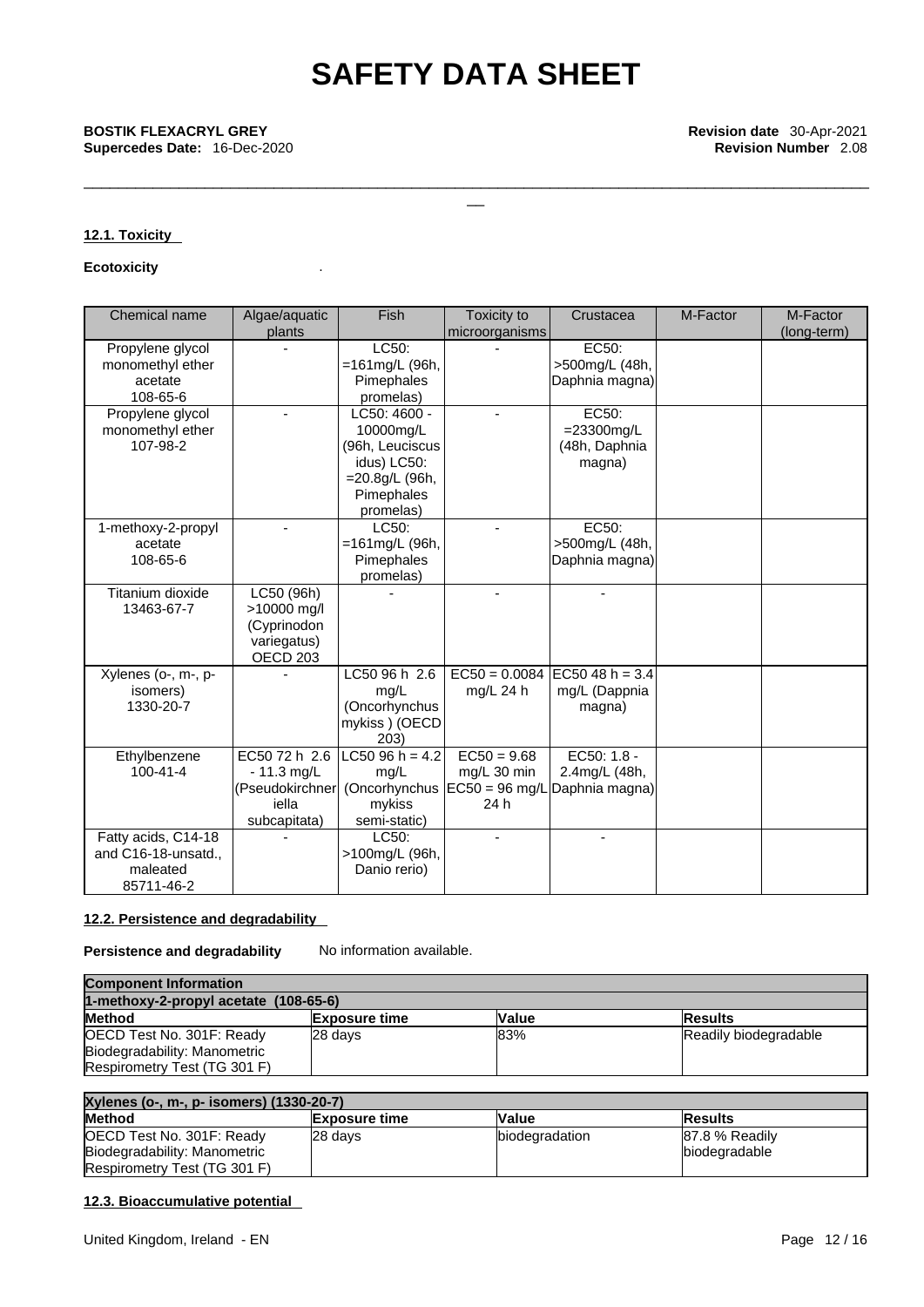\_\_\_\_\_\_\_\_\_\_\_\_\_\_\_\_\_\_\_\_\_\_\_\_\_\_\_\_\_\_\_\_\_\_\_\_\_\_\_\_\_\_\_\_\_\_\_\_\_\_\_\_\_\_\_\_\_\_\_\_\_\_\_\_\_\_\_\_\_\_\_\_\_\_\_\_\_\_\_\_\_\_\_\_\_\_\_\_\_\_\_

**Bioaccumulation** There is no data for this product.

### **Component Information**

| Chemical name                     | <b>Partition coefficient</b> | Bioconcentration factor (BCF) |
|-----------------------------------|------------------------------|-------------------------------|
| Propylene glycol monomethyl ether | 0.43                         | -                             |
| acetate                           |                              |                               |
| 108-65-6                          |                              |                               |
| Propylene glycol monomethyl ether | $-0.437$                     |                               |
| 107-98-2                          |                              |                               |
| 1-methoxy-2-propyl acetate        | 0.43                         |                               |
| 108-65-6                          |                              |                               |
| Xylenes (o-, m-, p- isomers)      | 3.15                         | 15                            |
| 1330-20-7                         |                              |                               |
| Ethylbenzene                      | 3.2                          | 15                            |
| $100 - 41 - 4$                    |                              |                               |

### **12.4. Mobility in soil**

**Mobility in soil** No information available.

# **12.5. Results of PBT and vPvB assessment**

**PBT and vPvB assessment** . The product does not contain any substance(s) classified as PBT or vPvB.

| Chemical name                                                  | PBT and vPvB assessment                                          |
|----------------------------------------------------------------|------------------------------------------------------------------|
| Propylene glycol monomethyl ether acetate<br>108-65-6          | The substance is not PBT / vPvB                                  |
| Propylene glycol monomethyl ether<br>107-98-2                  | The substance is not PBT / vPvB                                  |
| 1-methoxy-2-propyl acetate<br>108-65-6                         | The substance is not PBT / vPvB                                  |
| Titanium dioxide<br>13463-67-7                                 | The substance is not PBT / vPvB<br>PBT assessment does not apply |
| Xylenes (o-, m-, p- isomers)<br>1330-20-7                      | The substance is not PBT / vPvB                                  |
| Ethylbenzene<br>$100 - 41 - 4$                                 | The substance is not PBT / vPvB                                  |
| Fatty acids, C14-18 and C16-18-unsatd., maleated<br>85711-46-2 | The substance is not PBT / vPvB                                  |

### **12.6. Other adverse effects**

**Other adverse effects** No information available.

# **SECTION 13: Disposal considerations**

### **13.1. Waste treatment methods**

| Waste from residues/unused<br>products | Should not be released into the environment. Dispose of in accordance with local<br>regulations. Dispose of waste in accordance with environmental legislation. |
|----------------------------------------|-----------------------------------------------------------------------------------------------------------------------------------------------------------------|
| Contaminated packaging                 | Empty containers pose a potential fire and explosion hazard. Do not cut, puncture or<br>weld containers.                                                        |
| <b>Other information</b>               | Waste codes should be assigned by the user based on the application for which the<br>product was used.                                                          |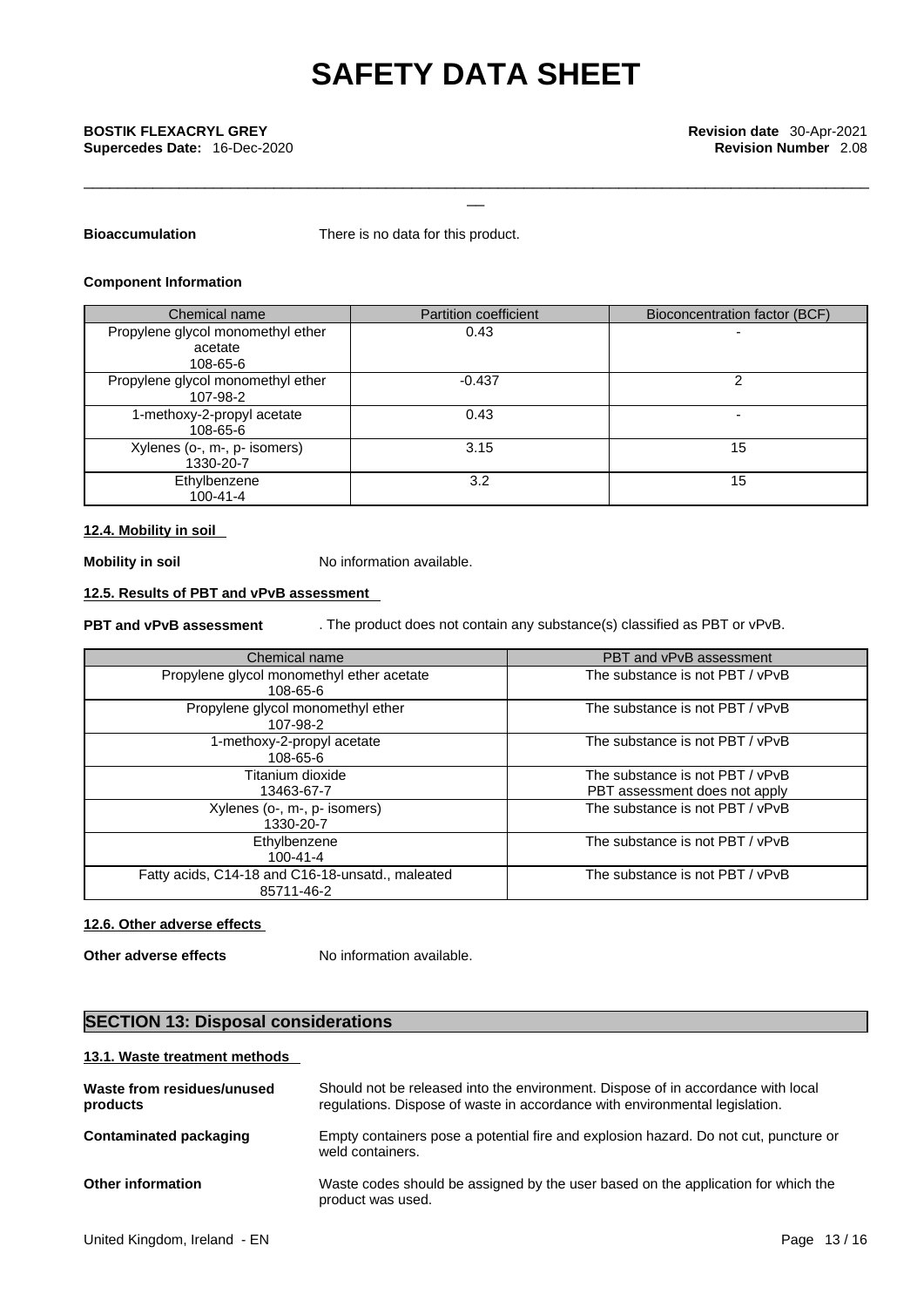\_\_\_\_\_\_\_\_\_\_\_\_\_\_\_\_\_\_\_\_\_\_\_\_\_\_\_\_\_\_\_\_\_\_\_\_\_\_\_\_\_\_\_\_\_\_\_\_\_\_\_\_\_\_\_\_\_\_\_\_\_\_\_\_\_\_\_\_\_\_\_\_\_\_\_\_\_\_\_\_\_\_\_\_\_\_\_\_\_\_\_

\_\_ **BOSTIK FLEXACRYL GREY Revision date** 30-Apr-2021 **Supercedes Date:** 16-Dec-2020 **Revision Number** 2.08

# **SECTION 14: Transport information**

| Note:                                                                                                                                    | The shipping descriptions shown here are for bulk shipments only, and may not apply to<br>shipments made in non-bulk packages (see regulatory definition). The information shown<br>here, may not always agree with the bill of lading shipping description for the material. |
|------------------------------------------------------------------------------------------------------------------------------------------|-------------------------------------------------------------------------------------------------------------------------------------------------------------------------------------------------------------------------------------------------------------------------------|
| <b>Land transport (ADR/RID)</b><br>14.1 UN number or ID number<br>14.2 Proper Shipping Name<br>14.3 Transport hazard class(es)<br>Labels | <b>UN1263</b><br>Paint related material<br>3<br>3                                                                                                                                                                                                                             |
| 14.4 Packing group<br><b>Description</b>                                                                                                 | Ш<br>UN1263, Paint related material, 3, III, (D/E)                                                                                                                                                                                                                            |
| 14.5 Environmental hazards<br><b>14.6 Special Provisions</b><br><b>Classification code</b>                                               | Not applicable<br>163, 650, 367<br>F1                                                                                                                                                                                                                                         |
| <b>Tunnel restriction code</b><br><b>Limited Quantity (LQ)</b><br><b>ADR Hazard Id (Kemmler</b><br>Number)                               | (D/E)<br>5 L<br>30                                                                                                                                                                                                                                                            |
| <b>IMDG</b><br>14.1 UN number or ID number                                                                                               | UN1263                                                                                                                                                                                                                                                                        |
| 14.2 Proper Shipping Name                                                                                                                | Paint related material                                                                                                                                                                                                                                                        |
| 14.3 Transport hazard class(es)                                                                                                          | 3                                                                                                                                                                                                                                                                             |
| 14.4 Packing group                                                                                                                       | $\mathbf{III}$                                                                                                                                                                                                                                                                |
| <b>Description</b>                                                                                                                       | UN1263, Paint related material, 3, III, (32°C c.c.)                                                                                                                                                                                                                           |
| 14.5 Marine pollutant                                                                                                                    | ΝP                                                                                                                                                                                                                                                                            |
| <b>14.6 Special Provisions</b>                                                                                                           | 163, 223, 367, 955                                                                                                                                                                                                                                                            |
| <b>Limited Quantity (LQ)</b>                                                                                                             | 5L                                                                                                                                                                                                                                                                            |
| EmS-No                                                                                                                                   | $F-E$ , S-E                                                                                                                                                                                                                                                                   |
|                                                                                                                                          | 14.7 Transport in bulk according to Annex II of MARPOL and the IBC Code<br>Not applicable                                                                                                                                                                                     |
| Air transport (ICAO-TI / IATA-DGR)                                                                                                       |                                                                                                                                                                                                                                                                               |
| 14.1 UN number or ID number                                                                                                              | UN1263                                                                                                                                                                                                                                                                        |
| 14.2 Proper Shipping Name<br>14.3 Transport hazard class(es)                                                                             | Paint related material<br>3                                                                                                                                                                                                                                                   |
| 14.4 Packing group                                                                                                                       | Ш                                                                                                                                                                                                                                                                             |
| <b>Description</b>                                                                                                                       | UN1263, Paint related material, 3, III                                                                                                                                                                                                                                        |
| 14.5 Environmental hazards                                                                                                               | Not applicable                                                                                                                                                                                                                                                                |
| <b>14.6 Special Provisions</b>                                                                                                           | A3, A72, A192                                                                                                                                                                                                                                                                 |
| <b>Limited Quantity (LQ)</b>                                                                                                             | 10 <sub>L</sub>                                                                                                                                                                                                                                                               |
| <b>ERG Code</b>                                                                                                                          | 3L                                                                                                                                                                                                                                                                            |

## **Section 15: REGULATORY INFORMATION**

**15.1. Safety, health and environmental regulations/legislation specific for the substance or mixture**

**European Union** 

Take note of Directive 98/24/EC on the protection of the health and safety of workers from the risks related to chemical agents at work

Check whether measures in accordance with Directive 94/33/EC for the protection of young people at work must be taken.

Take note of Directive 92/85/EC on the protection of pregnant and breastfeeding women at work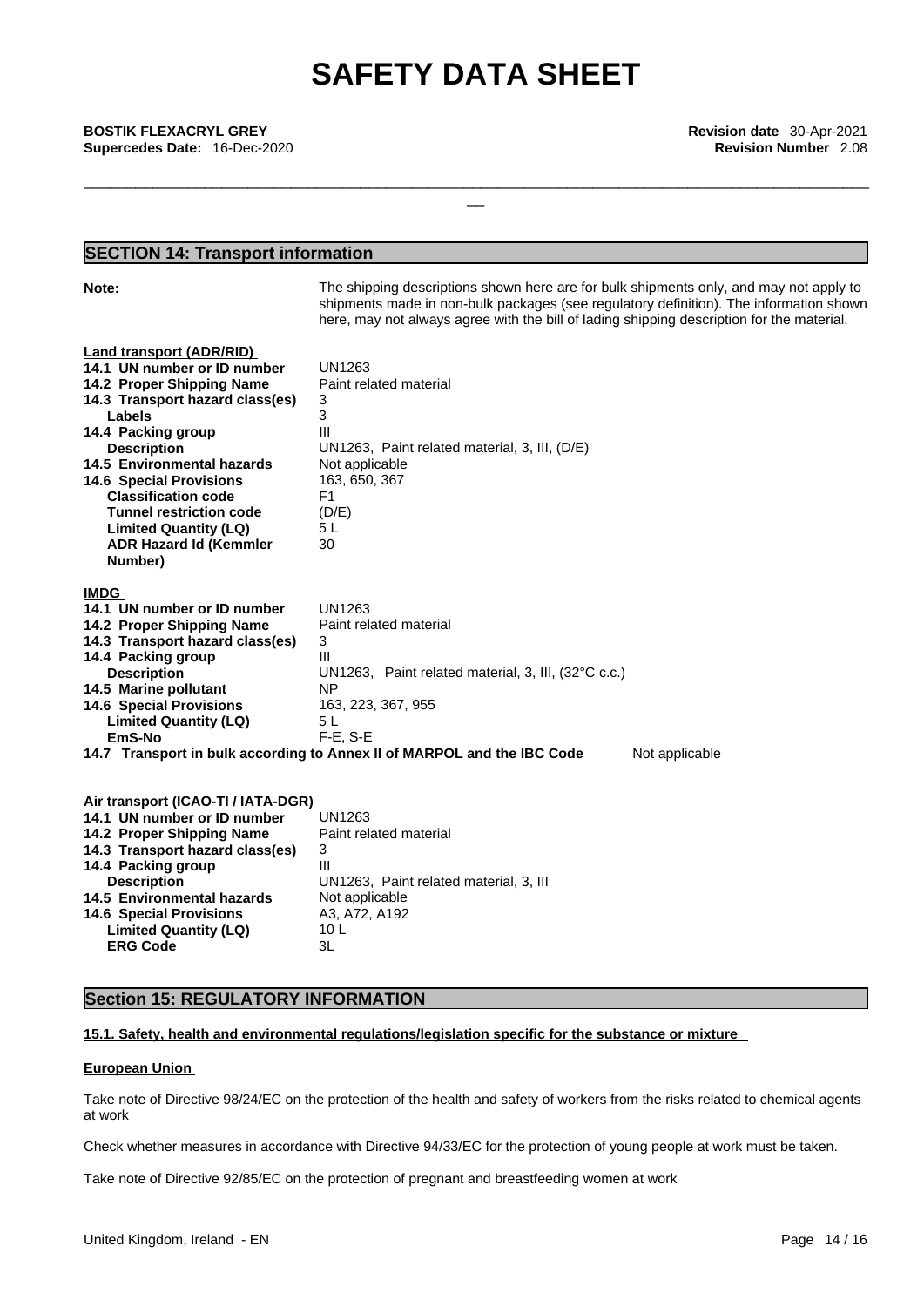\_\_\_\_\_\_\_\_\_\_\_\_\_\_\_\_\_\_\_\_\_\_\_\_\_\_\_\_\_\_\_\_\_\_\_\_\_\_\_\_\_\_\_\_\_\_\_\_\_\_\_\_\_\_\_\_\_\_\_\_\_\_\_\_\_\_\_\_\_\_\_\_\_\_\_\_\_\_\_\_\_\_\_\_\_\_\_\_\_\_\_

**Supercedes Date:** 16-Dec-2020 **Revision Number** 2.08

### **Registration, Evaluation, Authorization, and Restriction of Chemicals (REACh) Regulation (EC 1907/2006)**

#### **SVHC: Substances of Very High Concern for Authorisation:**

This product does not contain candidate substances of very high concern at a concentration >=0.1% (Regulation (EC) No. 1907/2006 (REACH), Article 59)

#### **EU-REACH (1907/2006) - Annex XVII - Substances subject to Restriction**

This product does not contain substances subject to restriction (Regulation (EC) No. 1907/2006 (REACH), Annex XVII).

#### **Substance subject to authorisation per REACH Annex XIV**

This product does not contain substances subject to authorisation (Regulation (EC) No. 1907/2006 (REACH), Annex XIV)

### **Dangerous substance category per Seveso Directive (2012/18/EU)**

P5a - FLAMMABLE LIQUIDS P5b - FLAMMABLE LIQUIDS P5c - FLAMMABLE LIQUIDS

**Ozone-depleting substances (ODS) regulation (EC) 1005/2009** Not applicable

**Persistent Organic Pollutants** Not applicable

### **National regulations**

### **15.2. Chemical safety assessment**

Chemical Safety Assessments have been carried out by the Reach registrants for substances registered at >10 tpa. No Chemical Safety Assessment has been carried out for this mixture

## **SECTION 16: Other information**

#### **Key or legend to abbreviations and acronyms used in the safety data sheet**

#### **Full text of H-Statements referred to under section 3**

- H225 Highly flammable liquid and vapour
- H226 Flammable liquid and vapour
- H304 May be fatal if swallowed and enters airways
- H312 Harmful in contact with skin
- H315 Causes skin irritation
- H317 May cause an allergic skin reaction
- H319 Causes serious eye irritation
- H332 Harmful if inhaled
- H335 May cause respiratory irritation
- H336 May cause drowsiness or dizziness
- H373 May cause damage to organs through prolonged or repeated exposure
- H412 Harmful to aquatic life with long lasting effects

# **Legend**

| <b>TWA</b>  | TWA (time-weighted average)      |
|-------------|----------------------------------|
| <b>STEL</b> | STEL (Short Term Exposure Limit) |
| Ceiling     | Ceiling Limit Value              |
|             | Skin designation                 |